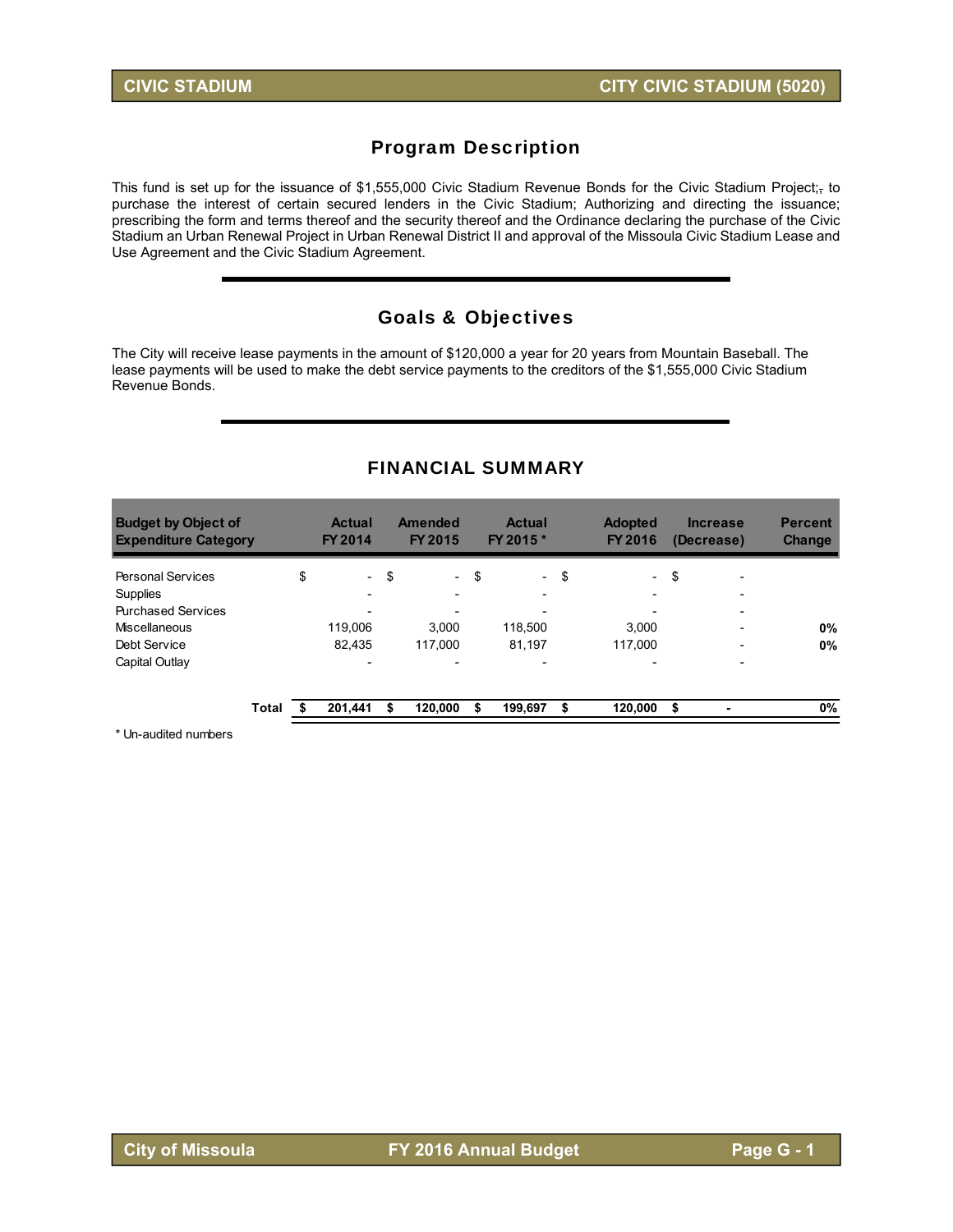

# Public Works Waste Water Division

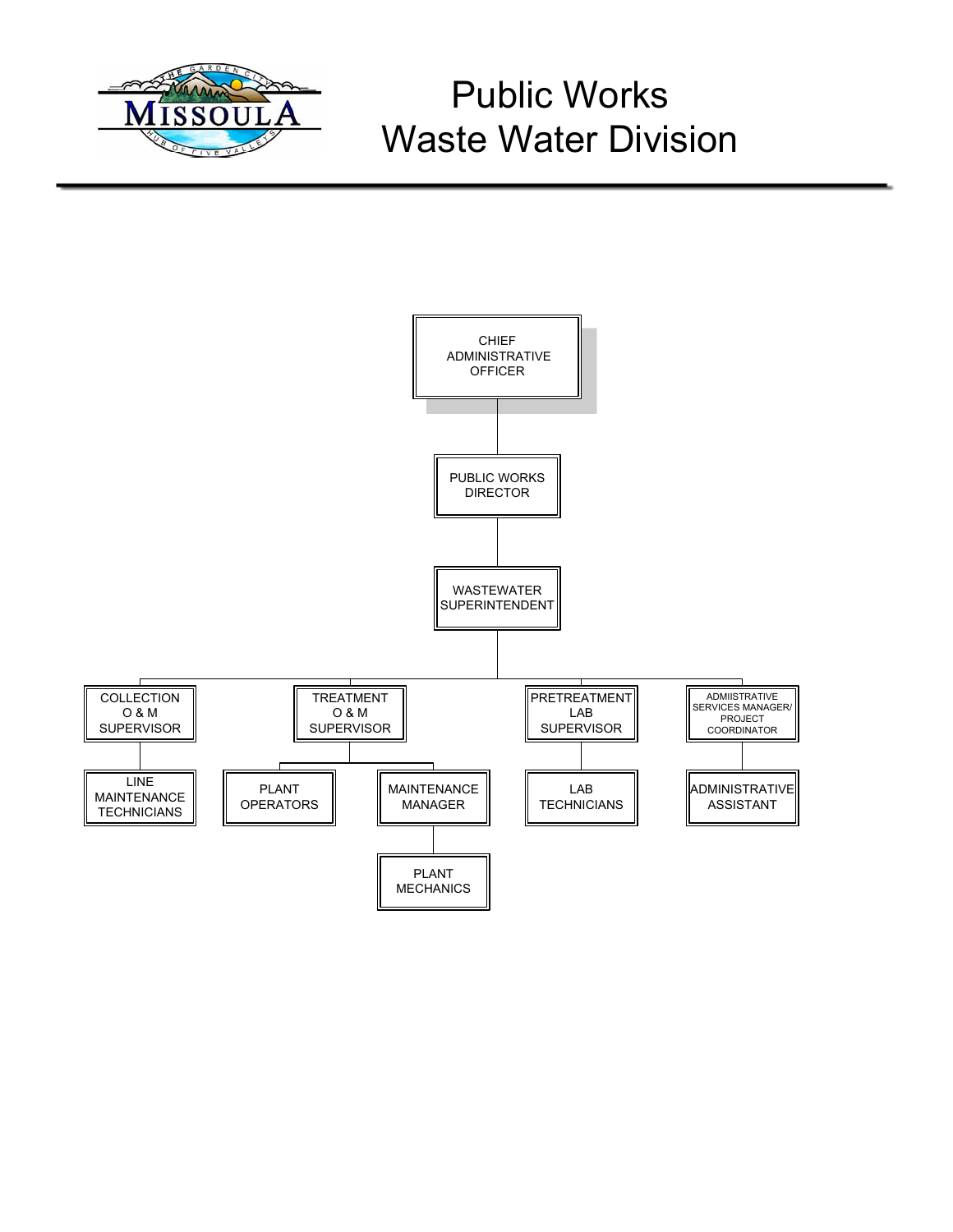## Program Description

The Wastewater Division is responsible for the collection and treatment of domestic and industrial wastewater generated in the Missoula sewered areas. Administration, maintenance, operation, monitoring, testing and the pretreatment program are the primary functions of the Division. These activities are conducted under the Montana Pollution Discharge Elimination System (MPDES) permit issued by the Montana Department Environmental Quality (MDEQ) and the National Pollution Discharge Elimination System (NPDES) permit issued by the United States Environmental Protection Agency (USEPA). The Division considers itself a water resource recovery facility with a goal of recovering 100% of the by-products of wastewater treatment including biosolids for compost, bio-fuel for electricity and heat, and treated effluent for irrigation.

The Wastewater Division is separated into four distinct sections:

- Wastewater Collection
- Wastewater Treatment
- Wastewater Administration
- Wastewater Pretreatment / Laboratory

## City Strategic Plan & Department's Implementation Strategy

Goal #1: Funding and Service

- Strategy: We will maintain and improve the level of service to citizens.
	- o Continue to maintain and repair the collections system to eliminate sewer back-ups and reduce ground water inflow.
	- o Continue to utilize the Accela Asset Management System.
	- $\circ$  Continue to utilize the equipment GPS system for operational efficiency in the collection system.
- Strategy: We will work toward sustaining and diversifying fiscal resources.
	- o Continue to research and implement energy reduction projects and policies and pursue grant programs to fund those projects including beneficial reuse to reduce costs.

Goal #2: Harmonious Natural and Built Environment

- Strategy: We will make sure that our natural and built environments continue to represent Missoula's values of clean water and clean air.
	- o Continue to work with the Montana Department of Environmental Quality and Hybrid Energy Group to expand the hybrid poplar tree treated effluent land application project.
	- o Understand and plan for future changes in the MPDES permit limits.
	- o Aggressively research and implement programs to reduce the facilities greenhouse gas emissions.

Goal #3: Quality of Life for All Citizens

o Improve treatment performance to protect the water environment and public health.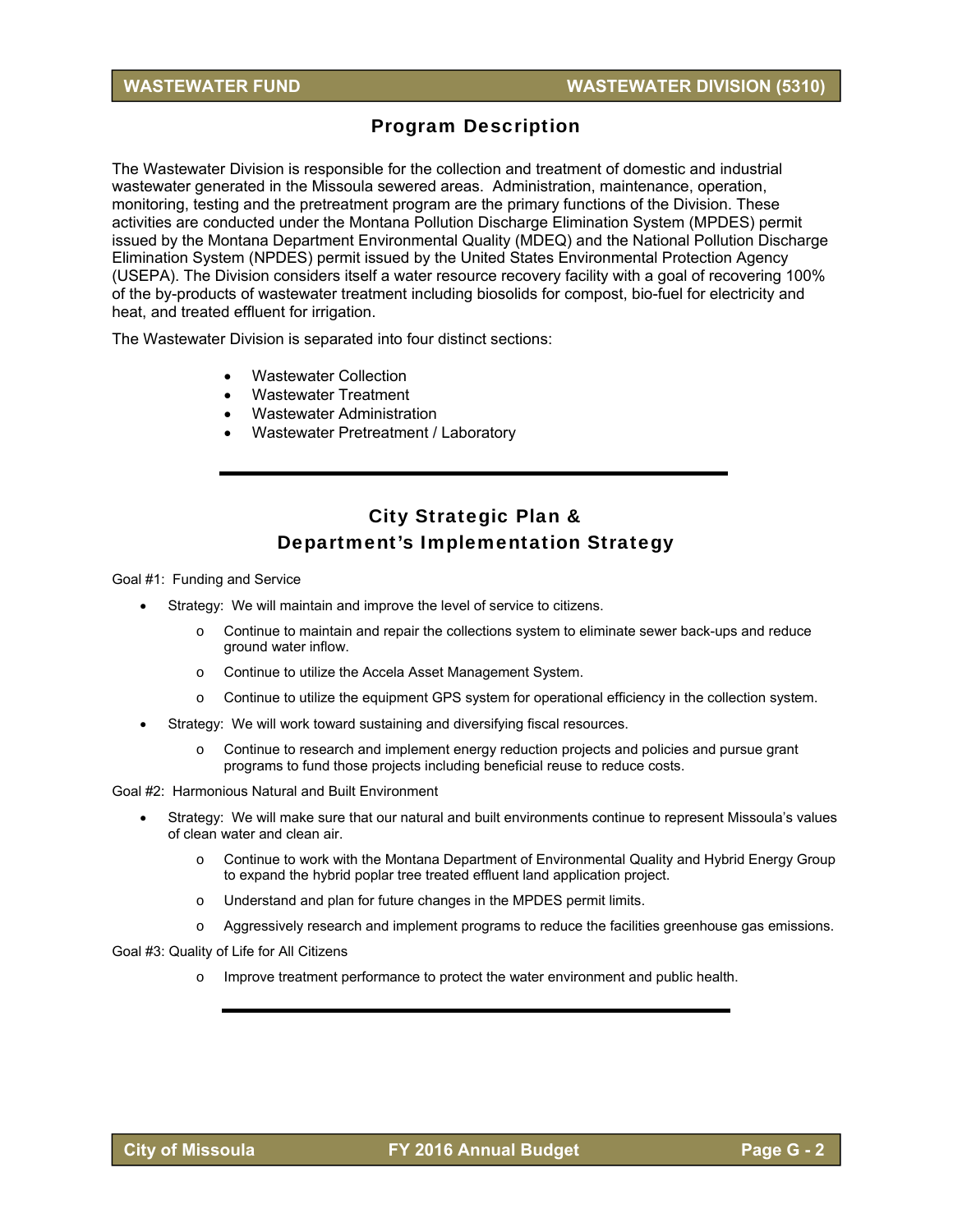| <b>Budget by Object of</b><br><b>Expenditure Category</b> | <b>Actual</b><br>FY 2014 |    | <b>Amended</b><br><b>FY 2015</b> |   | <b>Actual</b><br>FY 2015 * | <b>Adopted</b><br>FY 2016 |    | <b>Increase</b><br>(Decrease) | <b>Percent</b><br><b>Change</b> |
|-----------------------------------------------------------|--------------------------|----|----------------------------------|---|----------------------------|---------------------------|----|-------------------------------|---------------------------------|
| <b>Personal Services</b>                                  | \$<br>1,626,273          | \$ | 1.611.814                        |   | 1.757.425                  | 1.781.049                 | S  | 169.235                       | 10%                             |
| Supplies                                                  | 401.518                  |    | 433.620                          |   | 395.082                    | 451.620                   | \$ | 18.000                        | 4%                              |
| <b>Purchased Services</b>                                 | 1.350.871                |    | 1.409.304                        |   | 1.501.583                  | 1.387.868                 | \$ | (21, 436)                     | $-2%$                           |
| Miscellaneous                                             | 3.922.741                |    | 1,269,327                        |   | 3.822.929                  | 1.333.702                 | \$ | 64,375                        | 5%                              |
| Debt Service                                              | 891                      |    | -                                |   | 196                        | $\overline{\phantom{0}}$  | \$ | ۰                             |                                 |
| Capital Outlay                                            | $\overline{\phantom{0}}$ |    | $\overline{\phantom{0}}$         |   | $\overline{\phantom{a}}$   | $\overline{\phantom{a}}$  | \$ | ۰                             |                                 |
| Total                                                     | 7,302,294                | S  | 4,724,065                        | s | 7,477,215                  | \$<br>4.954.239           | \$ | 230,174                       | 5%                              |

### FINANCIAL SUMMARY

\* Un-audited numbers

#### **STAFFING SUMMARY**

| <b>Title</b>                             | <b>Actual</b><br>FY 2013 | <b>Actual</b><br><b>FY 2014</b> | <b>Actual</b><br><b>FY 2015</b> | <b>Adopted</b><br><b>FY 2016</b> |
|------------------------------------------|--------------------------|---------------------------------|---------------------------------|----------------------------------|
| <b>WASTEWATER SUPERINTENDENT</b>         | 1.00                     | 1.00                            | 1.00                            | 1.00                             |
| COLLECTION & MAINTENANCE SUPERVISOR      | 1.00                     | 1.00                            | 1.00                            | 1.00                             |
| WASTEWATER PLANT SUPERVISOR              | 1.00                     | 1.00                            | 1.00                            | 1.00                             |
| PRE-TREATMENT LAB SUPERVISOR             | 1.00                     | 1.00                            | 1.00                            | 1.00                             |
| <b>I AB TECHNICIAN</b>                   | 1.00                     | 1.00                            | 1.00                            | 1.00                             |
| <b>I AB TECHNICIAN</b>                   | 1.00                     | 1.00                            | 1.00                            | 1.00                             |
| PLANT MAINTENANCE MANAGER                | $\overline{\phantom{a}}$ | 1.00                            | 1.00                            | 1.00                             |
| MECHANIC/OPERATOR                        | 1.00                     | 1.00                            | 1.00                            | 1.00                             |
| PLANT OPFRATOR                           | 1.00                     | 1.00                            | 1.00                            | 1.00                             |
| <b>PLANT OPERATOR</b>                    | 1.00                     | 1.00                            | 1.00                            | 1.00                             |
| <b>PLANT OPERATOR</b>                    | 1.00                     | 1.00                            | 1.00                            | 1.00                             |
| <b>PLANT OPERATOR</b>                    | 1.00                     | 1.00                            | 1.00                            | 1.00                             |
| <b>PLANT OPERATOR</b>                    | 1.00                     | 1.00                            | 1.00                            | 1.00                             |
| COLLECTION SYSTEM MAINTENANCE TECHNICIAN | 1.00                     | 1.00                            | 1.00                            | 1.00                             |
| COLLECTION SYSTEM MAINTENANCE TECHNICIAN | 1.00                     | 1.00                            | 1.00                            | 1.00                             |
| COLLECTION SYSTEM MAINTENANCE TECHNICIAN | 1.00                     | 1.00                            | 1.00                            | 1.00                             |
| COLLECTION SYSTEM MAINTENANCE TECHNICIAN | 1.00                     | 1.00                            | 1.00                            | 1.00                             |
| COLLECTION SYSTEM MAINTENANCE TECHNICIAN | 1.00                     | 1.00                            | 1.00                            | 1.00                             |
| COLLECTION SYSTEM MAINTENANCE TECHNICIAN | 1.00                     | 1.00                            | 1.00                            | 1.00                             |
| COLLECTION SYSTEM MAINTENANCE TECHNICIAN | 1.00                     | 1.00                            | 1.00                            | 1.00                             |
| COLLECTION SYSTEM MAINTENANCE TECHNICIAN | 1.00                     | 1.00                            | 1.00                            | 1.00                             |
| OFFICE MANAGER                           | 1.00                     | 1.00                            | 1.00                            | 1.00                             |
| A DMINISTRATIVE ASSISTANT                |                          |                                 |                                 | 1.00                             |
| <b>INTERMITTENT LABORERS/INTERN</b>      | 0.50                     | 0.50                            | 0.50                            | 0.50                             |
|                                          |                          |                                 |                                 |                                  |
| <b>Total</b>                             | 21.50                    | 22.50                           | 22.50                           | 23.50                            |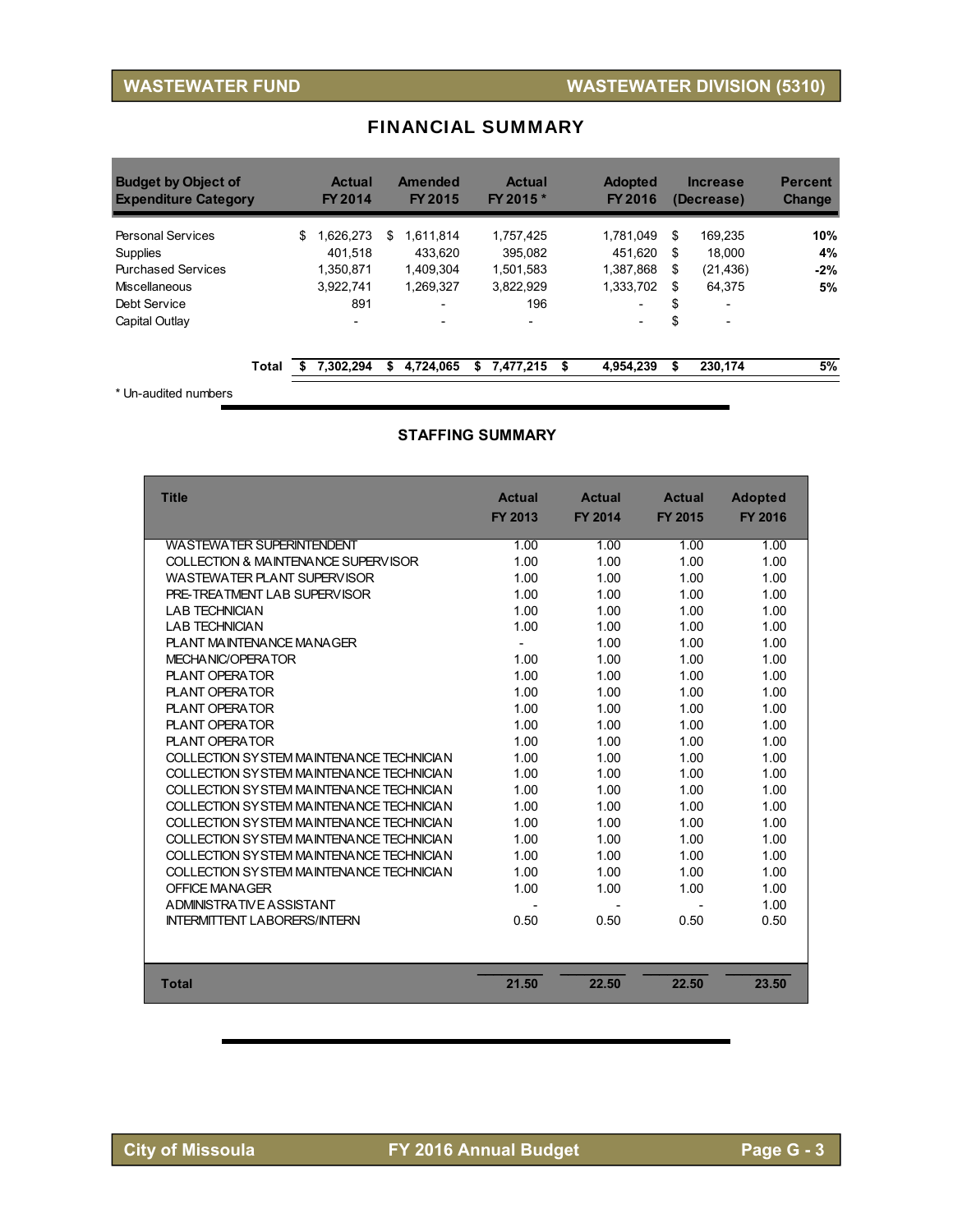## 2016 Budget Highlights

#### **Purchased Services:**

- Increase Publicity, Subscriptions, & Dues by \$1,164 to keep up with rising costs.
- Increase Plant Repair & Maintenance for professional services by \$68,000 to keep up with rising costs and aging infrastructure.
- Increase Plant Repair & Maintenance for Hybrid Poplar Project by \$100,000 to honor our contractual agreement for the O&M of the project.

#### **New Operating Requests Funded:**

- Add a .75 FTE as an administrative assistant.
- Increase Plant Repair & Maintenance for parts & supplies by \$27,000 to keep up with rising costs and aging infrastructure. .
- Increase Lab Repair & Maintenance by \$1,000 to keep up with rising costs.



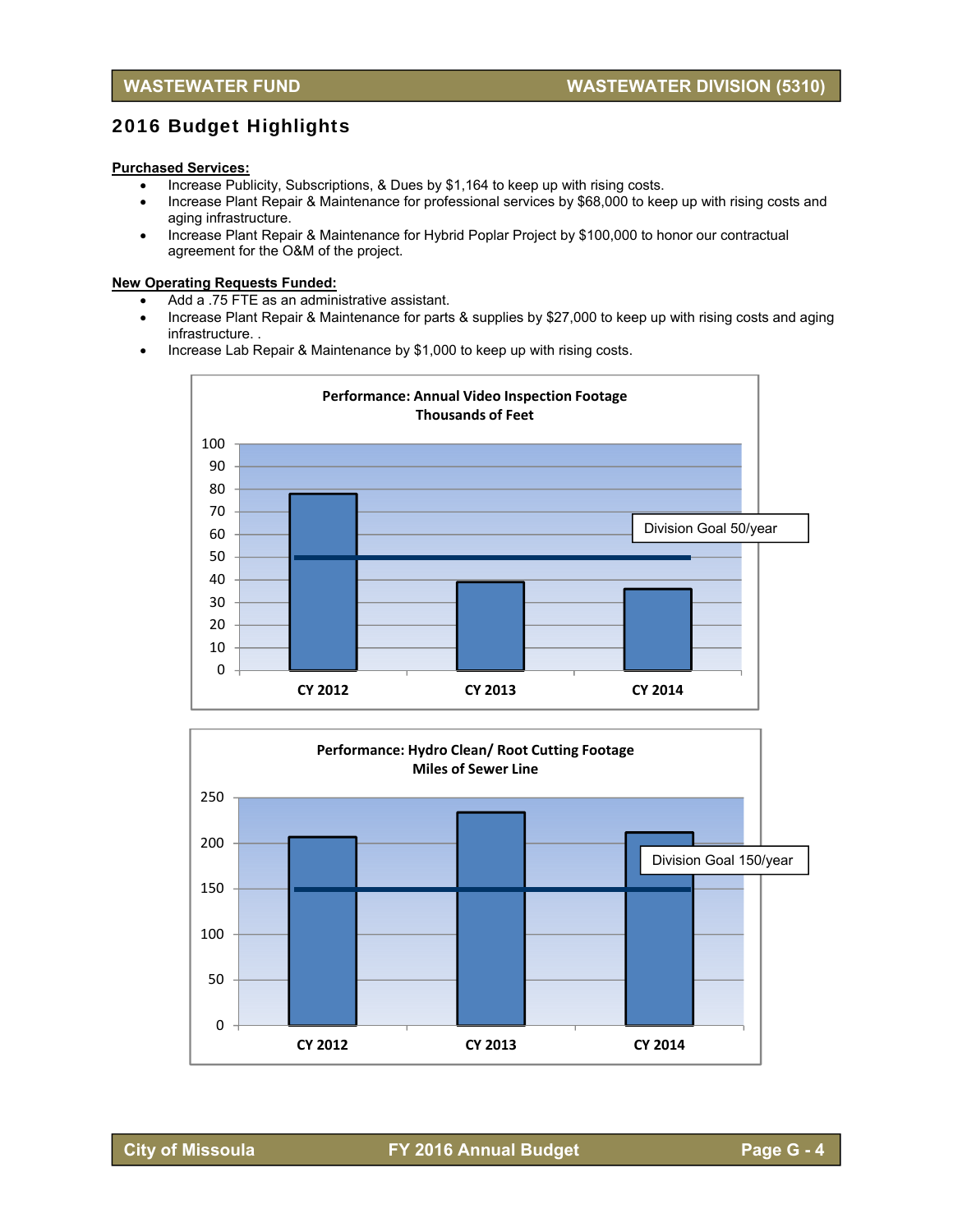**WASTEWATER FUND WASTEWATER DIVISION (5310)**



## Performance Measures & Workload Indicators

#### Performance Measures

|       | <b>Measure</b>                                                                                                                                                                                                     | <b>Actual</b><br>FY 2013 | <b>Actual</b><br>FY 2014 | <b>Actual</b><br>FY 2015 | <b>Adopted</b><br><b>FY 2016</b> |
|-------|--------------------------------------------------------------------------------------------------------------------------------------------------------------------------------------------------------------------|--------------------------|--------------------------|--------------------------|----------------------------------|
|       | Continue scheduled maintenance on the collection<br>system to prevent sanitary sew er over-flow s, sew er<br>back-ups and identify and repair sew er lines prone<br>to ground w ater infiltration.                 | 100%                     | 100%                     | 100%                     | 100%                             |
| $2$ . | Continue to exceed MPDES permit requirements for<br>discharge into the Clark Fork River and use the Waste-<br>w ater Facility Plan and other source material to plan for<br>future grow th and regulatory changes. | 100%                     | 100%                     | 100%                     | 100%                             |
| 3.    | Continue to operate a certified laboratory. Continue<br>100% compliance w ith Significant Industrial User<br>(SIU) inspections.                                                                                    | 100%                     | 100%                     | 100%                     | 100%                             |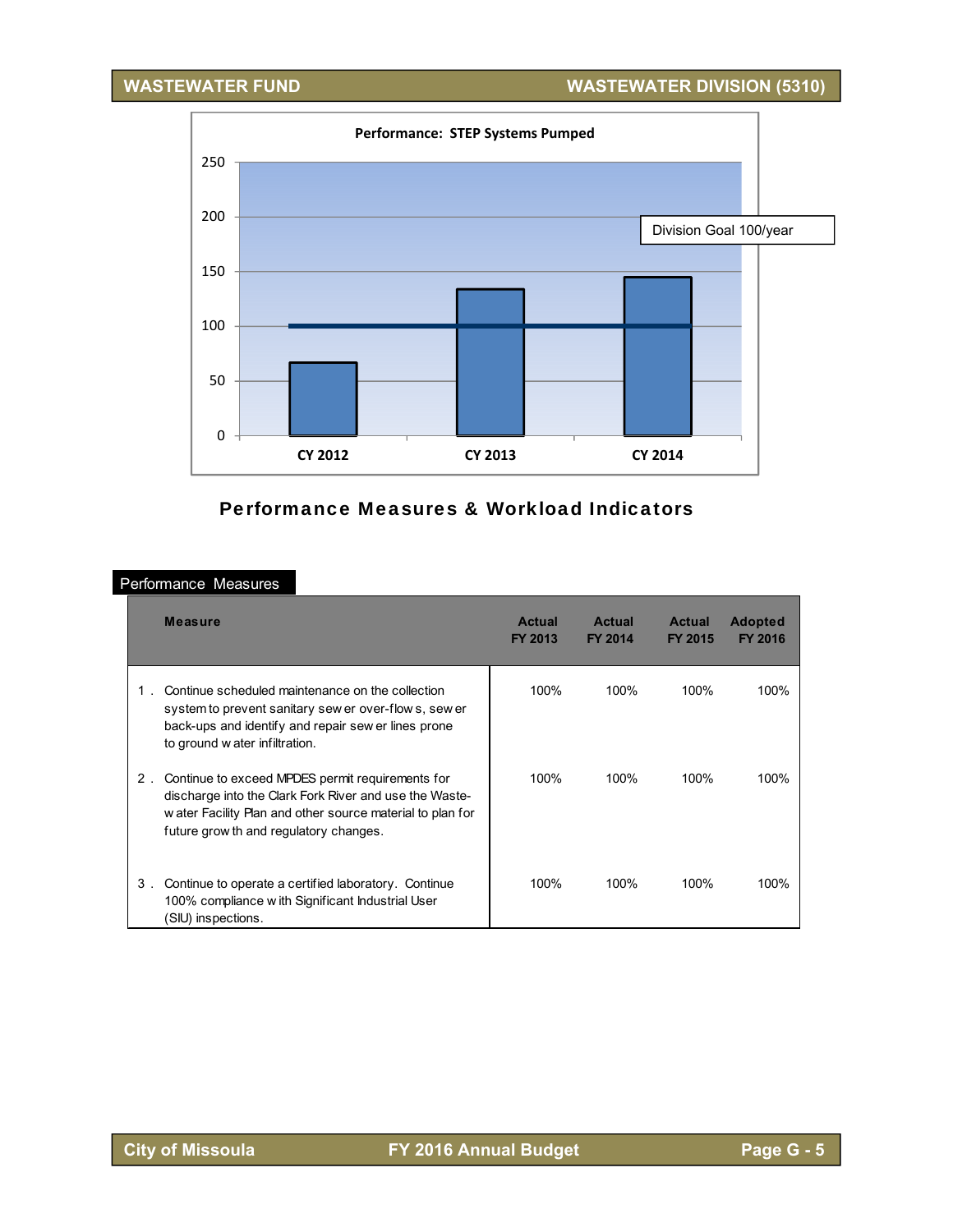Workload Indicators

| Indicator                                                     | <b>Actual</b><br><b>FY 2013</b> | Actual<br><b>FY 2014</b> | <b>Actual</b><br><b>FY 2015</b> | <b>Adopted</b><br>FY 2016 |
|---------------------------------------------------------------|---------------------------------|--------------------------|---------------------------------|---------------------------|
| 1. Annual sew er main hydro-cleaning/root cutting (feet)      | 1,094,430                       | 1.235.023                | 1.117.037                       | 800,000                   |
| 2. Annual sew er main video inspection (feet)                 | 78.344                          | 38.827                   | 35.574                          | 50.000                    |
| Annual STEP tanks pumped<br>3.                                | 67                              | 134                      | 145                             | 101                       |
| Treated plant effluent cBOD and TSS<br>4.                     | $<$ 5 mg/l                      | $<$ 5 mg/l               | $<$ 5 mg/l                      | $<$ 5 mg/l                |
| Treated plant effluent phosphorus<br>5.                       | $0.5$ mg/l                      | $0.59$ mg/l              | $0.58$ mg/l                     | $<$ 1 mg/l                |
| Treated plant effluent nitrogen<br>6.                         | $9.27 \text{ mol}$              | $9.01 \text{ ma/l}$      | $7.77 \text{ mol}$              | $<$ 10 mg/l               |
| Laboratory QA/QC certification<br>$7$ .                       | Pass                            | Pass                     | Pass                            | Pass                      |
| 11 Annual Significant Industrial User (SIU) inspections<br>8. | 100%                            | 100%                     | 100%                            | 100%                      |

#### **Wastewater Treatment Performance Measures**

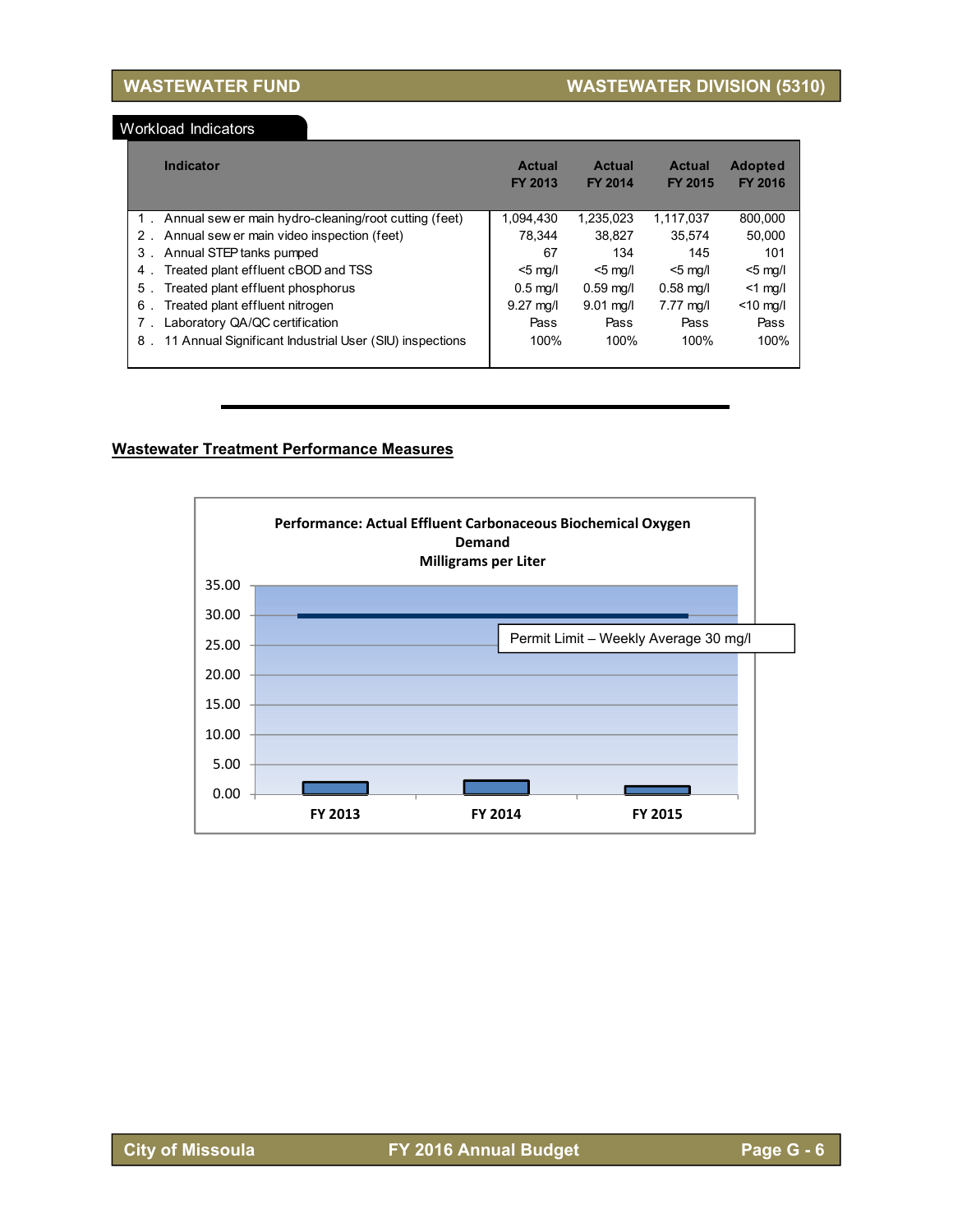**WASTEWATER FUND WASTEWATER DIVISION (5310)**



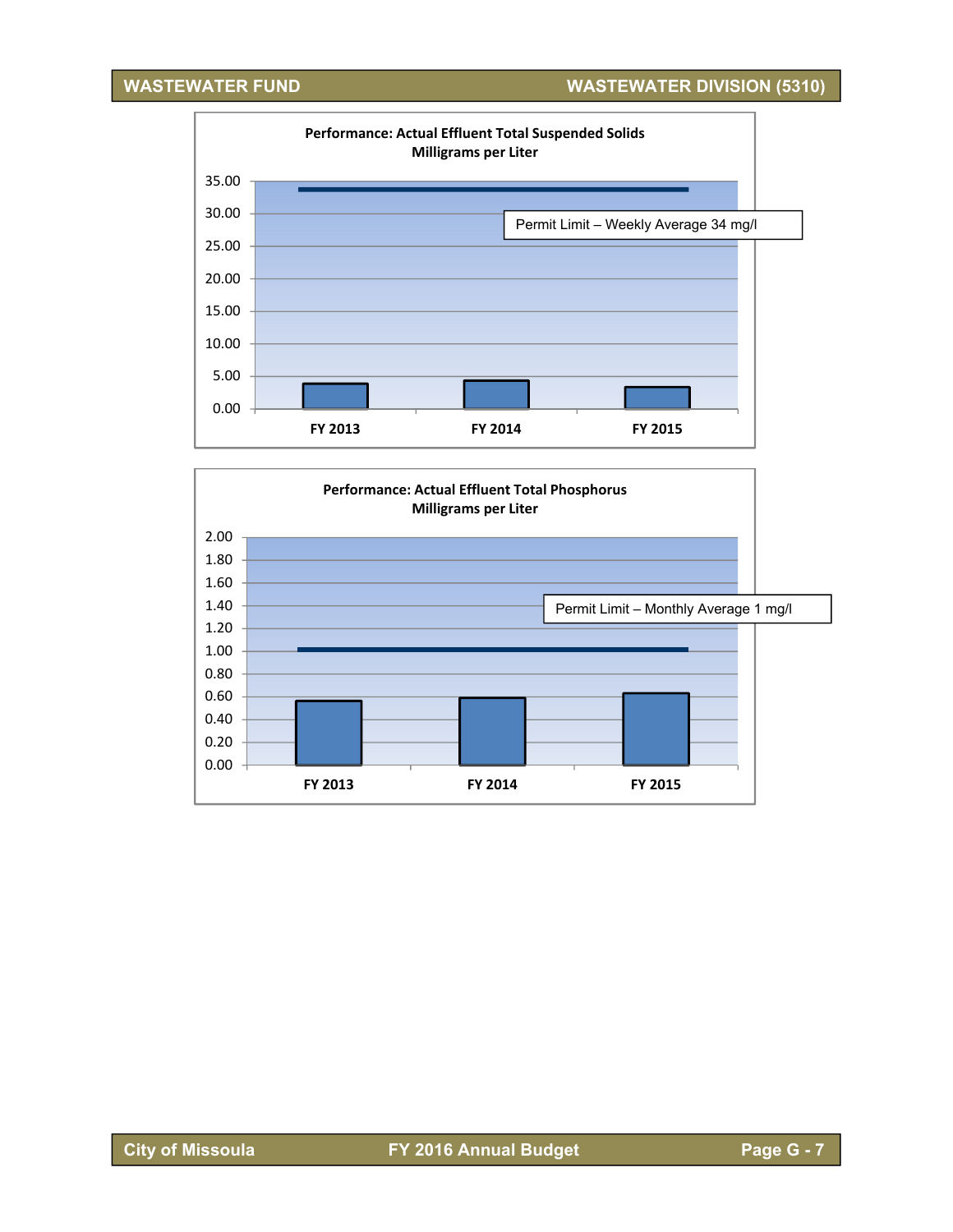## **WASTEWATER FUND WASTEWATER DIVISION (5310)**



#### **Pretreatment/ Laboratory Performance Measures**

| Year        | Laboratory QA/QC | 11 Annual SIU<br>Inspections |
|-------------|------------------|------------------------------|
| <b>FY13</b> | Passed all       | 100%                         |
| <b>FY14</b> | Passed all       | 100%                         |
| <b>FY15</b> | Passed all       | 100%                         |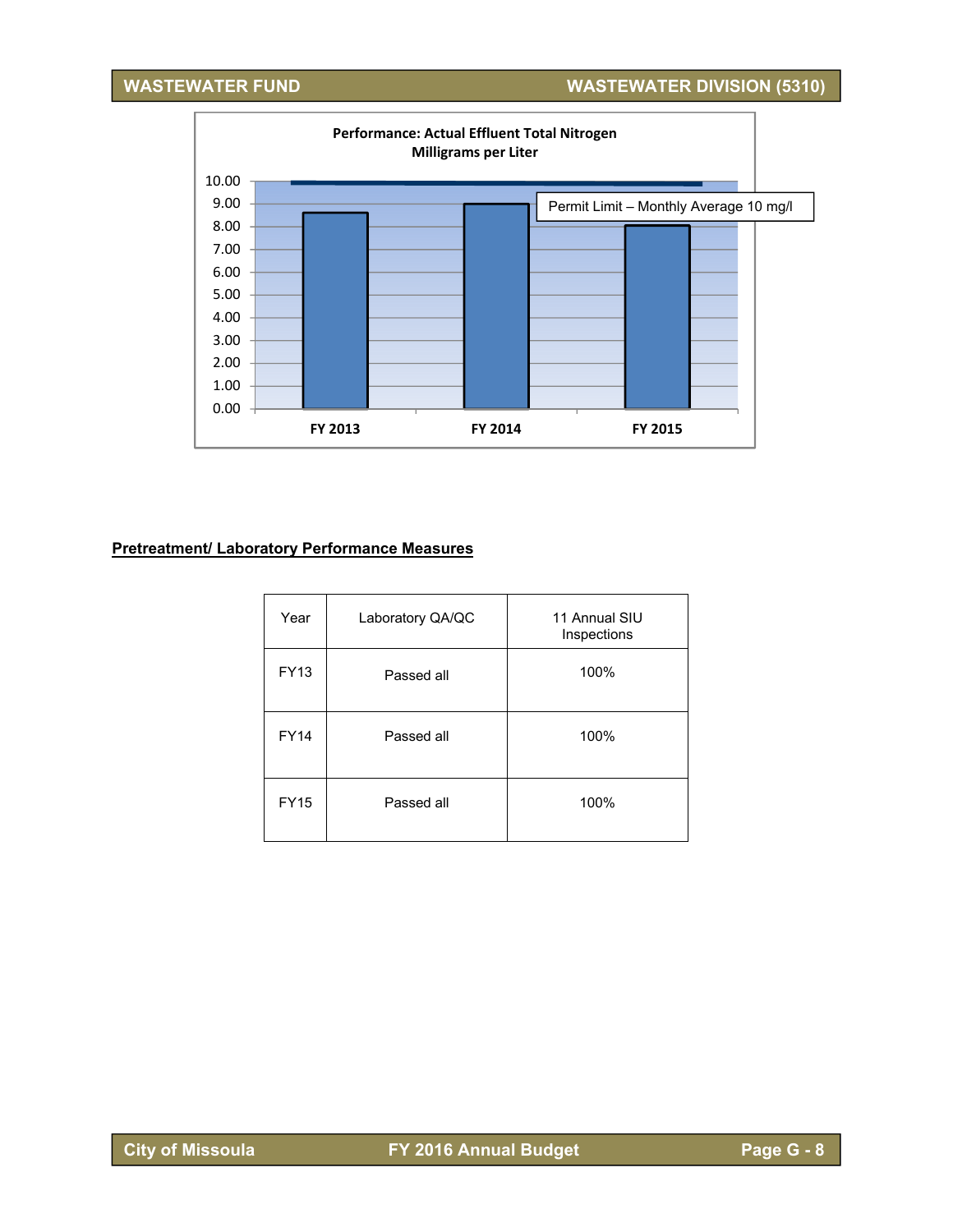## Program Description – (5311)

This fund receives the revenues of the different Sewer Enterprise funds and distributes them according to need. The primary revenue source is the user fees charged to users of the Sewage system.

## Activities and Objectives

To receive and transfer approximately \$7,391,083 in sewer use fees, delinquencies and interest on investments during Fiscal Year 2016.

#### INTER-FUND TRANSFER OUT

| Total                                                         | \$7,391,083 |
|---------------------------------------------------------------|-------------|
| Transfer to Sewer Revenue Bond Series 2011 Bond Debt Service  | 101,730     |
| Transfer to Sewer Revenue Bond Series 2010 Bond Debt Service  | 444,439     |
| Transfer to Sewer Revenue Bond Series 2010A Bond Debt Service | 30,950      |
| Transfer to Sewer Revenue Bond Series 2005 Bond Debt Service  | 109,443     |
| Transfer to Sewer Revenue Bond Series 2003 Bond Debt Service  | 244,006     |
| Transfer to Sewer Revenue Bond Series 2003 Bond Debt Service  | 250,926     |
| Transfer to Sewer Revenue Bond Series 2002 Bond Debt Service  | 331,640     |
| Transfer to Sewer Revenue Bond Series 2002 Bond Debt Service  | 84,930      |
| Transfer to Sewer Revenue Bond Series 1999 Bond Debt Service  | 123,910     |
| Transfer to Sewer Revenue Bond Series 2001 Bond Debt Service  | 48,360      |
| Transfer to Sewer Revenue Bond Series 2001 Bond Debt Service  | 31,040      |
| Transfer to Sewer R&D Fund                                    | 714,470     |
| Transfer to Sewer Operating Budget                            | 4,875,239   |

#### FINANCIAL SUMMARY

| <b>Budget by Object of</b><br><b>Expenditure Category</b> |       | <b>Actual</b><br>FY 2014       |    | <b>Amended</b><br><b>FY 2015</b> |    | <b>Actual</b><br>FY 2015 * |    | <b>Adopted</b><br>FY 2016 |    | <b>Increase</b><br>(Decrease) | <b>Percent</b><br><b>Change</b> |
|-----------------------------------------------------------|-------|--------------------------------|----|----------------------------------|----|----------------------------|----|---------------------------|----|-------------------------------|---------------------------------|
| <b>Personal Services</b>                                  |       | \$<br>$\overline{\phantom{a}}$ | \$ | $\overline{\phantom{a}}$         | \$ | $\overline{\phantom{0}}$   | \$ | -                         | \$ | $\overline{\phantom{0}}$      |                                 |
| Supplies                                                  |       |                                |    |                                  |    | $\overline{\phantom{0}}$   |    | $\overline{\phantom{0}}$  |    | $\overline{\phantom{0}}$      |                                 |
| <b>Purchased Services</b>                                 |       |                                |    |                                  |    |                            |    |                           |    | $\overline{\phantom{0}}$      |                                 |
| Miscellaneous                                             |       | 7.275.743                      |    | 7,200,001                        |    | 7.401.470                  |    | 7.391.083                 |    | 191.082                       | 3%                              |
| Debt Service                                              |       | $\overline{\phantom{0}}$       |    | $\overline{\phantom{0}}$         |    | $\overline{\phantom{0}}$   |    | -                         |    | $\overline{\phantom{0}}$      |                                 |
| Capital Outlay                                            |       | $\overline{\phantom{a}}$       |    |                                  |    | $\overline{\phantom{0}}$   |    | $\overline{\phantom{0}}$  |    | $\overline{\phantom{0}}$      |                                 |
|                                                           | Total | 7,275,743                      | S  | 7,200,001                        | S  | 7,401,470                  | S  | 7,391,083                 | S  | 191,082                       | 3%                              |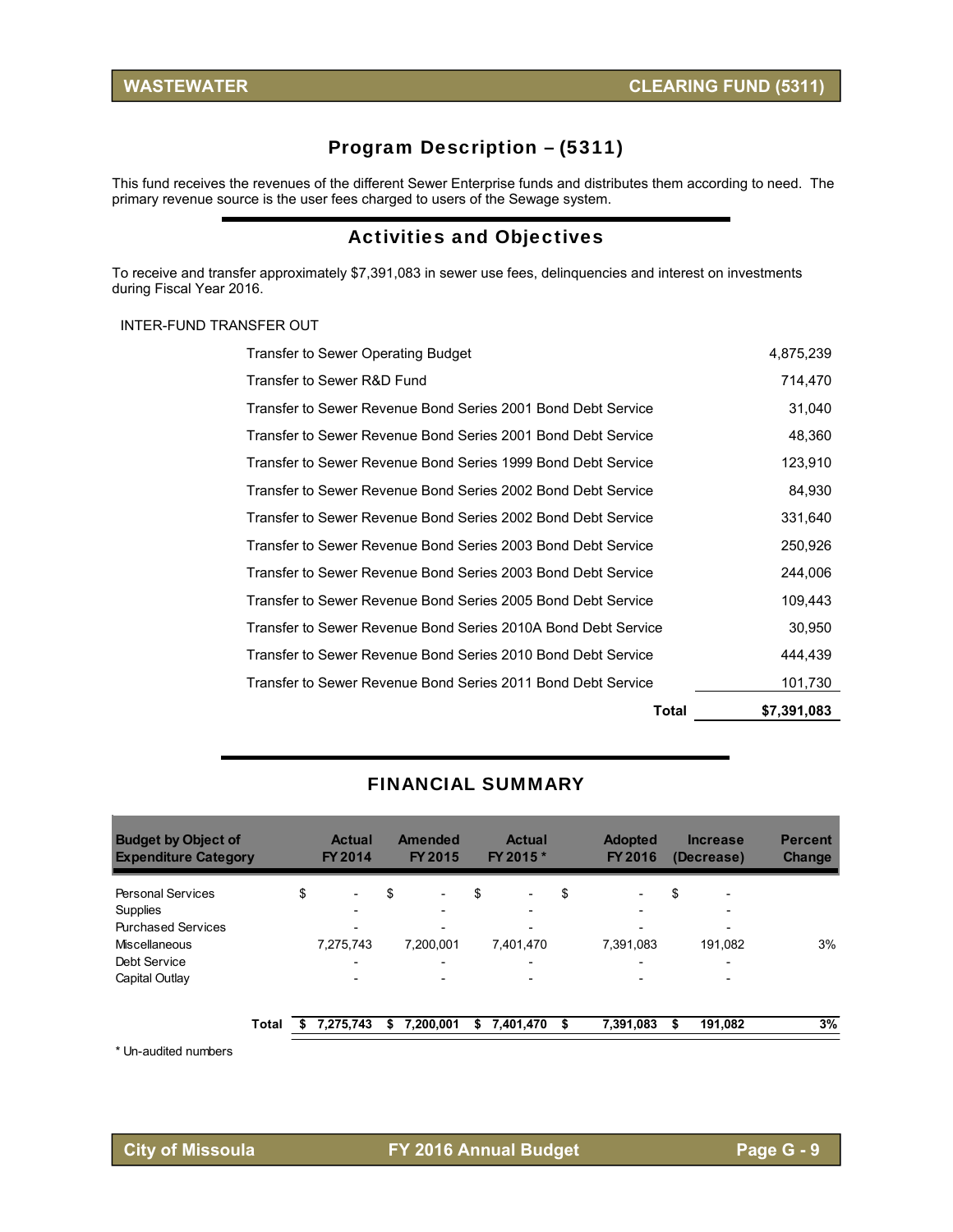## Program Description – (5315)

This fund accounts for the receipts and disbursements made pursuant to the two loan programs available to offset the costs of sewer connections for residential properties.

### Activities and Objectives

The City Sewer Loan Program was created to provide financial assistance to property owners to connect to sanitary sewer. Eligibility requirements include: home has to be owner occupied, property has to be less than 50,000 square feet in size and owners need to be below Federal HUD Median Household Income 80% Limit level. This program is not available to properties outside the City limits.

There are two payment alternatives: 1) the loan payments are deferred and do not have to be paid off until the property or owners no longer meet the eligibility requirements; or 2) the loan is paid off over eight years. Both options accrue interest at the rate established for the City's Sidewalk and Curb Warrants (currently 5.536%)

The Bank Sewer Loan Program was created in FY95 in conjunction with local banks and credit unions. The participating banks and credit unions provide loans for the connection costs to the City sewer system and the City guarantees the loan, providing that the property owners complete the City's application and related City forms. If a loan is defaulted on, the City buys the loan and places it as a lien on the property. Residential properties, including rentals and multi-family units are eligible for this program. This program is available to residential properties in or out of the City limits.

#### TOTAL FUND EXPENDITURES - \$20,000

| <b>Budget by Object of</b><br><b>Expenditure Category</b> |       | <b>Actual</b><br>FY 2014       |     | <b>Amended</b><br>FY 2015 | <b>Actual</b><br>FY 2015 *     | <b>Adopted</b><br>FY 2016      | <b>Increase</b><br>(Decrease) | <b>Percent</b><br><b>Change</b> |
|-----------------------------------------------------------|-------|--------------------------------|-----|---------------------------|--------------------------------|--------------------------------|-------------------------------|---------------------------------|
| <b>Personal Services</b>                                  |       | \$<br>$\overline{\phantom{0}}$ | \$  | -                         | \$<br>$\overline{\phantom{a}}$ | \$<br>$\overline{\phantom{a}}$ | \$                            |                                 |
| Supplies<br><b>Purchased Services</b>                     |       | $\overline{\phantom{0}}$       |     | -                         | 22,519                         | $\overline{\phantom{0}}$       |                               |                                 |
| Miscellaneous                                             |       | 10.017                         |     | 20,000                    | -                              | 20,000                         |                               | 0%                              |
| Debt Service                                              |       | $\overline{\phantom{0}}$       |     | $\overline{\phantom{0}}$  | $\overline{\phantom{0}}$       | $\overline{\phantom{a}}$       | $\overline{\phantom{0}}$      |                                 |
| Capital Outlay                                            |       | $\overline{\phantom{0}}$       |     |                           |                                |                                |                               |                                 |
|                                                           | Total | 10.017                         | \$. | 20,000                    | \$<br>22,519                   | \$<br>20,000                   | \$                            | 0%                              |

#### FINANCIAL SUMMARY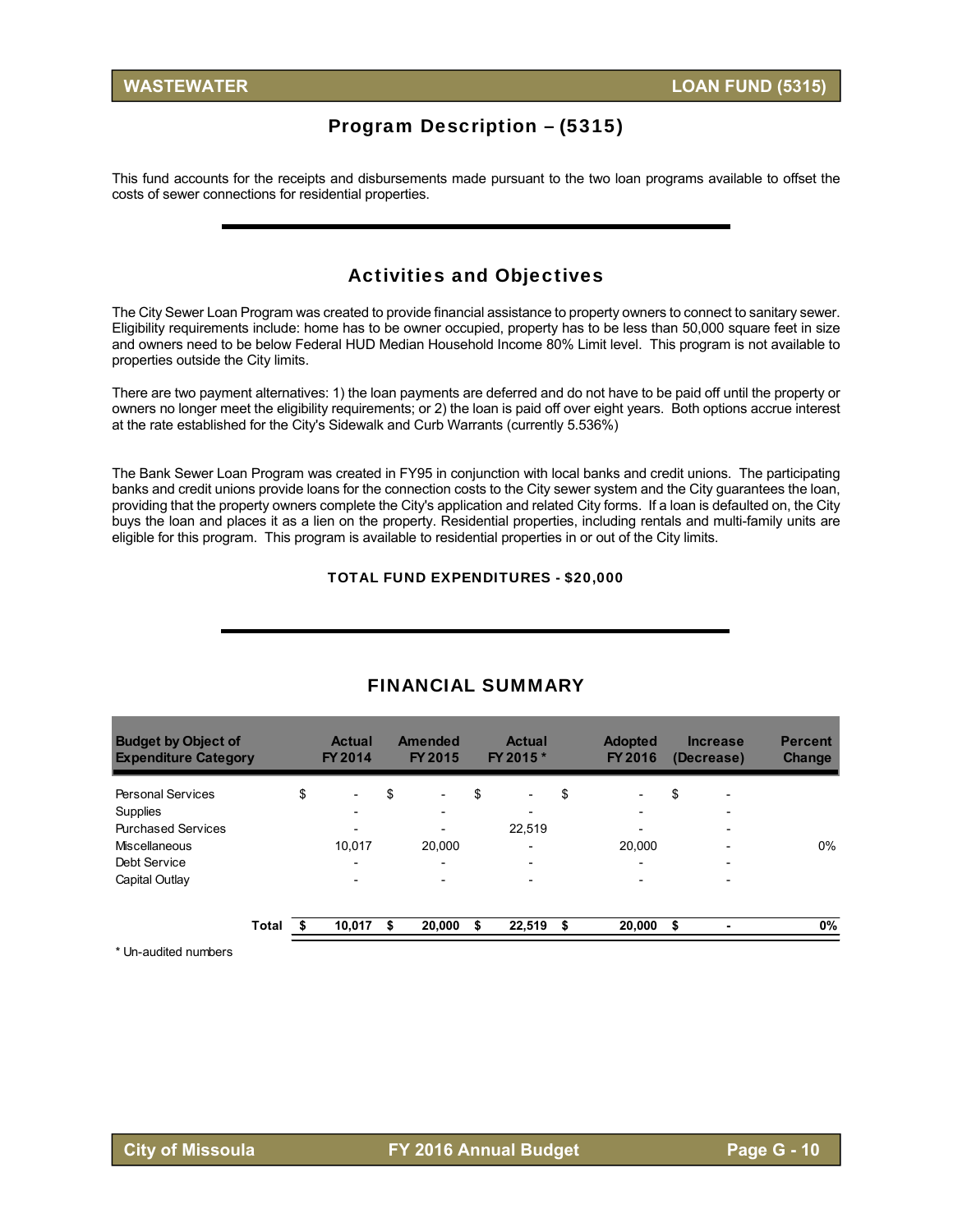## Program Description – (5320)

The Wastewater Treatment Replacement and Depreciation fund was established to account for the Wastewater Treatment Plant's fixed assets, fund balance, and depreciation reserves. The balance of Sewer Use Fees that are not needed for operations or debt service is accumulated in the R & D fund for future capital replacement and improvements.

### Activities and Objectives

The projects scheduled for the Wastewater Treatment R & D fund are listed below.

- 1. **Miscellaneous Sewer Main Repairs:** Minor repair projects to the existing collection system. (Account 360: \$100,000)
- 2. **Miscellaneous WWTP Repair Projects:** This appropriation is for repair projects to the existing Wastewater Treatment Plant infrastructure that cannot be anticipated. (Account 360: \$200,000)
- 3. **Sewer Line Rehabilitation Projects:** Rehabilitate/upgrade old sewer line assets through both excavation and replacement of lines or some type of "slip lining" technique or manhole installations. (Account 360: \$100,000)
- 4. **Lateral Sewer Main Extensions:** Provide lateral mains under new street construction projects to prevent the need to dig up street for future sewer line development. Costs may be recovered when future connections occur. (Account 360: \$10,000)
- 5. **Capital Lease**: Payment for the Capital Lease for equipment purchases (Account 610: \$83,015) Account 620: \$6,363)
- 6. **Treatment Plant Operating Software Upgrade:** More cost effective software was purchased to replace Wonderware. The software now needs to be migrated to the entire SCADA system for the Plant. (Account 940: \$50,000)
- 7. **Mass Spectrophotometer:** This equipment is needed to meet the new requirements of monthly testing of metals at the Plant. (Account 940: \$50,000)
- 8. **Russell Street Interceptor:** The roadway reconstruction of Russell Street will necessitate repairs to the existing Russell Interceptor sewer main. (Account 360: \$14,000)

**Total Purchased Services: \$424,000 Total Principal and Interest: \$89,378 Total Capital Outlay: \$100,000 Total Expenditures: \$613,378**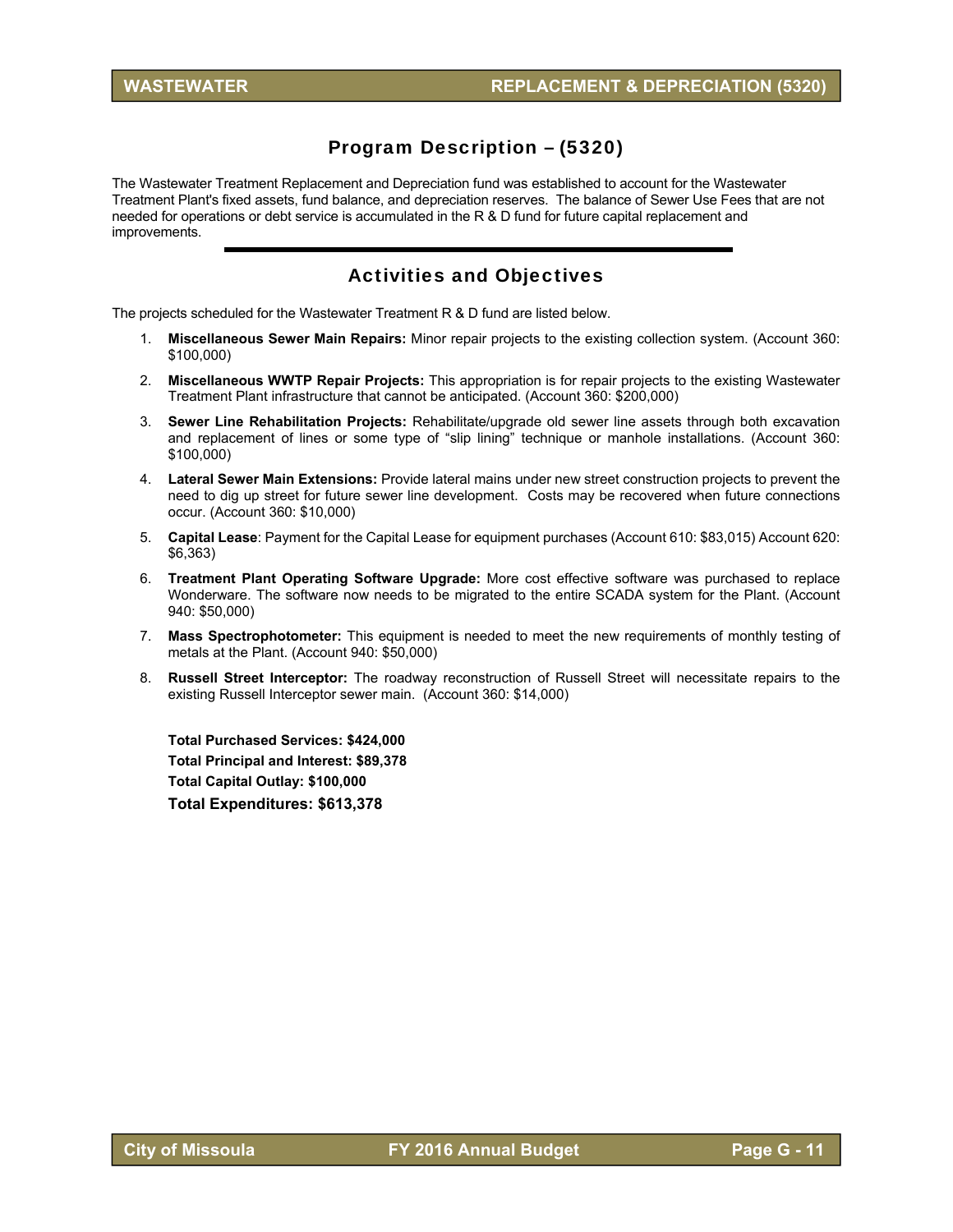| <b>Budget by Object of</b><br><b>Expenditure Category</b> |       | <b>Actual</b><br><b>FY 2014</b> | Amended<br>FY 2015             | <b>Actual</b><br>FY 2015 *     | <b>Adopted</b><br>FY 2016      | <b>Increase</b><br>(Decrease)  | <b>Percent</b><br><b>Change</b> |
|-----------------------------------------------------------|-------|---------------------------------|--------------------------------|--------------------------------|--------------------------------|--------------------------------|---------------------------------|
| <b>Personal Services</b>                                  |       | \$<br>$\overline{\phantom{a}}$  | \$<br>$\overline{\phantom{a}}$ | \$<br>$\overline{\phantom{a}}$ | \$<br>$\overline{\phantom{0}}$ | \$<br>$\overline{\phantom{0}}$ |                                 |
| Supplies                                                  |       | $\overline{\phantom{0}}$        | -                              | $\overline{\phantom{0}}$       | -                              | $\overline{\phantom{0}}$       |                                 |
| <b>Purchased Services</b>                                 |       | 300.724                         | 200.000                        | 163.963                        | 424.000                        | 224.000                        | 112%                            |
| Miscellaneous                                             |       | 50.213                          | $\overline{\phantom{0}}$       | 50.213                         | $\overline{\phantom{0}}$       | -                              |                                 |
| Debt Service                                              |       | 9.144                           | 139.591                        | 6.166                          | 89.378                         | (50.213)                       | $-36%$                          |
| Capital Outlay                                            |       | $\overline{\phantom{0}}$        | 210.000                        | (19, 539)                      | 100.000                        | (110,000)                      | $-52%$                          |
|                                                           | Total | 360.081                         | 549.591                        | 200.804                        | 613.378                        | \$<br>63.787                   | 12%                             |

## FINANCIAL SUMMARY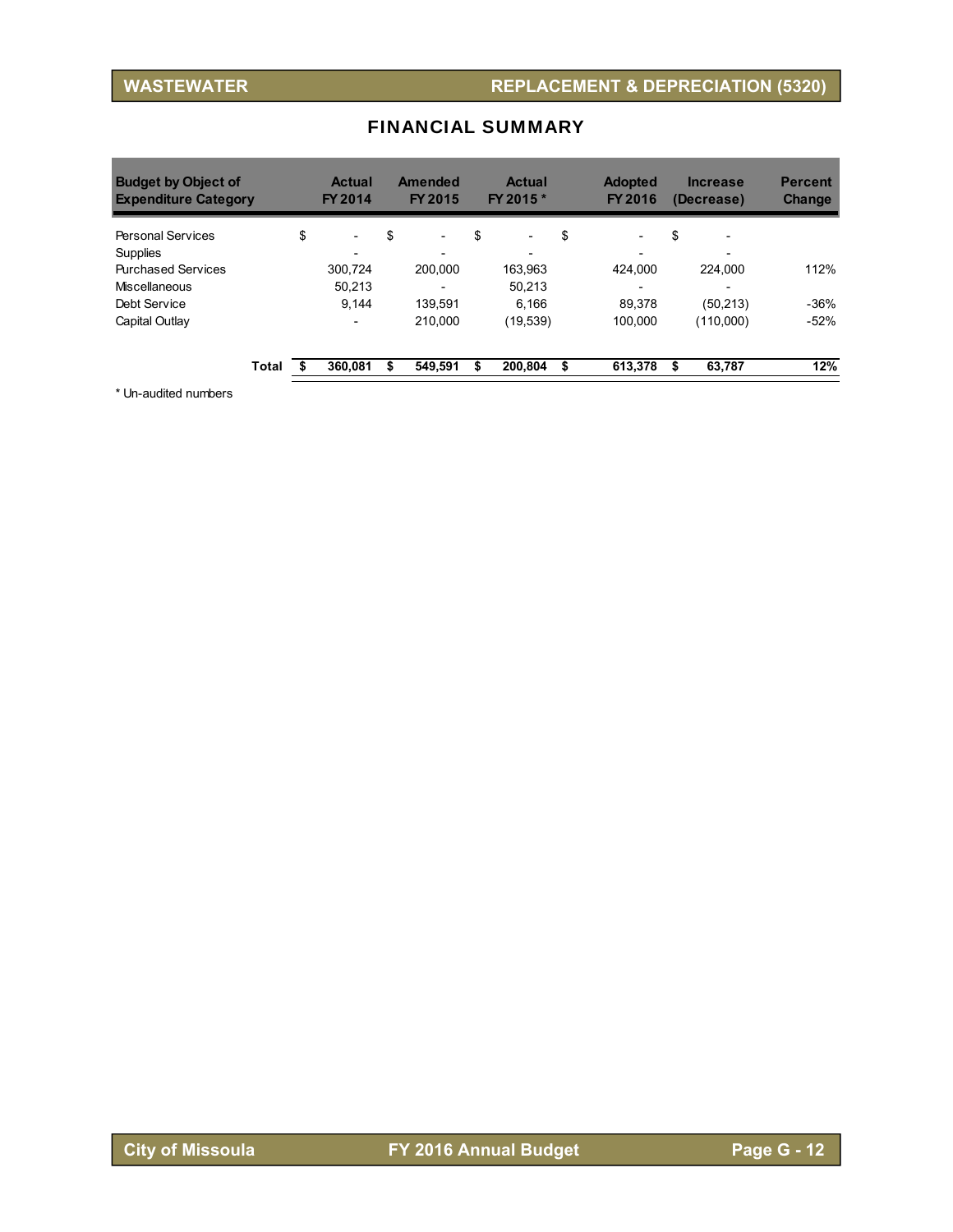## Program Description – (5325)

This fund is established to segregate expenditures and revenues of the Sewer Development Fee. The fee is charged on new sewer connections to reflect a contribution by new customers toward the cost of the existing physical plant and sewer lines. This contribution compensates existing users for the Sewer plant and additions which were built to allow sufficient capacity for future community growth.

## Activities and Objectives

Sewer Development Fees are earmarked for necessary sewer projects related to new connections and sewer system capacity expansion. The City Council has to give prior approval to any expenditure from the Sewer Development Fee Fund.

\$50,000 is appropriated for various projects that may come up as the year progresses where it is appropriate to increase capacity of a private line being installed for future users.

#### **The expenditures for FY 2016 are as follows:**

- Linda Vista Pump Station and Force Main Upsizing- \$58,559
- Oversizing Assistance \$50,000
- Old Highway 93 Sewer Interceptor- \$60,000
- Broadway Interceptor- \$20,000

#### **TOTAL FUND EXPENDITURES - \$188,559**

| <b>FINANCIAL SUMMARY</b>                                  |    |                                 |    |                           |    |                            |    |                                  |    |                               |                                 |  |  |
|-----------------------------------------------------------|----|---------------------------------|----|---------------------------|----|----------------------------|----|----------------------------------|----|-------------------------------|---------------------------------|--|--|
| <b>Budget by Object of</b><br><b>Expenditure Category</b> |    | <b>Actual</b><br><b>FY 2014</b> |    | Amended<br><b>FY 2015</b> |    | <b>Actual</b><br>FY 2015 * |    | <b>Adopted</b><br><b>FY 2016</b> |    | <b>Increase</b><br>(Decrease) | <b>Percent</b><br><b>Change</b> |  |  |
| <b>Personal Services</b>                                  | \$ | $\overline{\phantom{a}}$        | \$ |                           | \$ | $\overline{\phantom{a}}$   | \$ |                                  | \$ |                               |                                 |  |  |
| Supplies                                                  |    |                                 |    |                           |    |                            |    | -                                |    |                               |                                 |  |  |
| <b>Purchased Services</b>                                 |    |                                 |    | 65,000                    |    | 62,456                     |    | -                                |    | (65,000)                      | $-100%$                         |  |  |
| Miscellaneous                                             |    | 227.879                         |    |                           |    |                            |    | $\overline{\phantom{0}}$         |    |                               |                                 |  |  |
| Debt Service                                              |    | 19.941                          |    | 259.347                   |    | 8.116                      |    |                                  |    | (259,347)                     | $-100%$                         |  |  |
| Capital Outlay                                            |    |                                 |    | 350.559                   |    |                            |    | 188.559                          |    | (162,000)                     | $-46%$                          |  |  |
| Total                                                     |    | 247,820                         | S  | 674,906                   |    | 70,572                     | S  | 188,559                          | \$ | (486, 347)                    | $-72%$                          |  |  |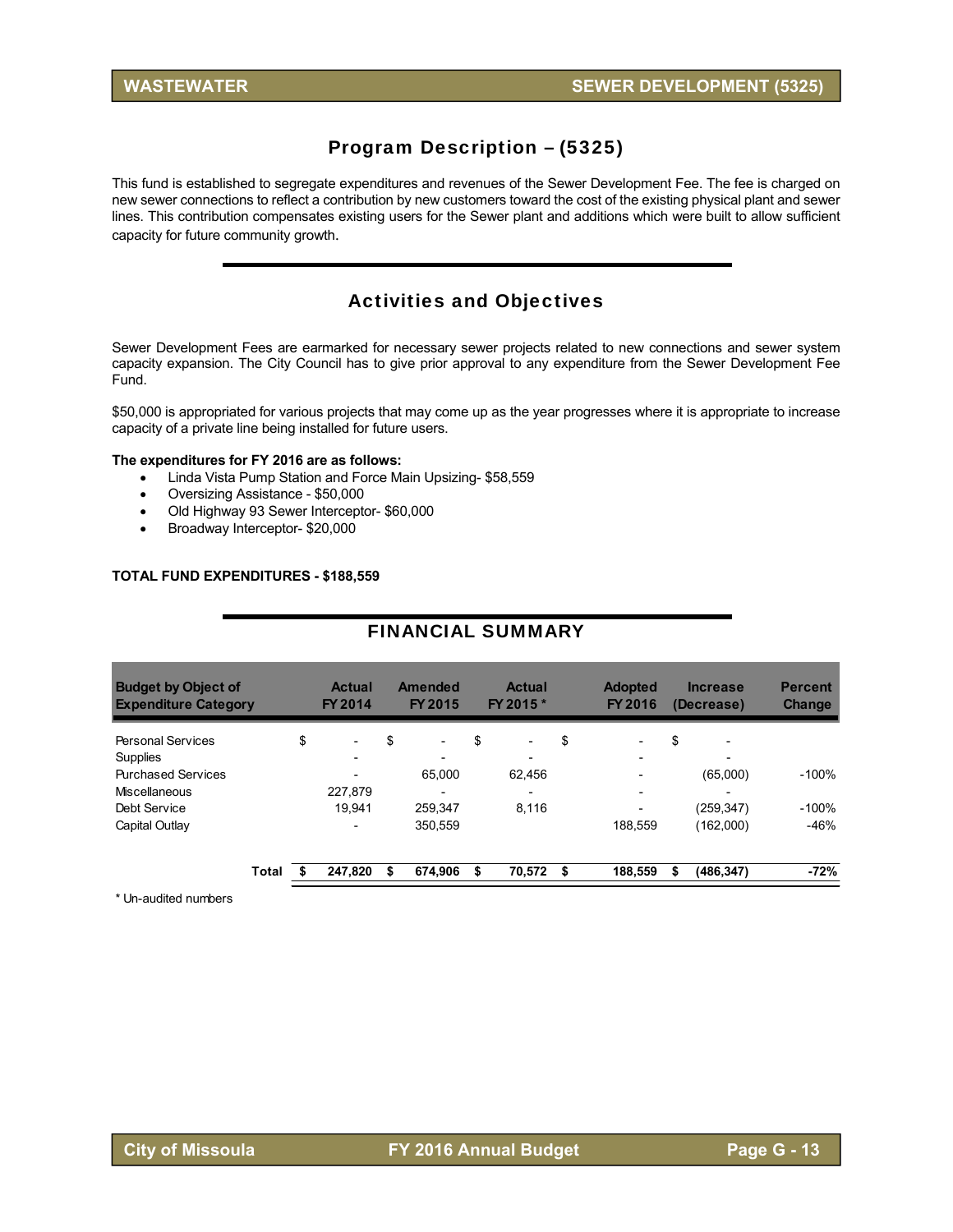## Program Description – (5340)

The fund accounts for the receipts and expenditures for major Sewage Plant construction projects. The primary funding sources for such projects are revenue bonds, grants, and the State Revolving Fund (SRF) Program which was established with the final EPA appropriations for state and local wastewater treatment projects.

## Activities and Objectives

#### **The expenditures for FY 2016 are as follows:**

- **Solids Dewatering Screw Press:** Install dewatering screw press. Will reduce electrical costs by over \$40,000 per year and provide a back-up dewatering system. (\$900,000)
- **Sewage Lift Station Upgrade:** Reserve Street Lift Station is approaching the end of its service life and will be upgraded and rehabilitated. (\$1,417,200)
- **Biogas Electrical Generation:** Install a large scale reciprocating engine package for electrical generation, saving an estimated \$85,200 annually in electrical costs. (\$1,179,100)

#### **TOTAL FUND EXPENDITURES - \$ 3,496,300**

| <b>Budget by Object of</b><br><b>Expenditure Category</b> |       | <b>Actual</b><br>FY 2014       | Amended<br>FY 2015             | <b>Actual</b><br>FY 2015 *                           |    | <b>Adopted</b><br>FY 2016     |    | <b>Increase</b><br>(Decrease)        | <b>Percent</b><br><b>Change</b> |
|-----------------------------------------------------------|-------|--------------------------------|--------------------------------|------------------------------------------------------|----|-------------------------------|----|--------------------------------------|---------------------------------|
| <b>Personal Services</b>                                  |       | \$<br>$\overline{\phantom{a}}$ | \$<br>$\overline{\phantom{0}}$ | \$<br>$\overline{\phantom{0}}$                       | \$ | -                             | \$ | $\overline{\phantom{0}}$             |                                 |
| Supplies<br><b>Purchased Services</b>                     |       |                                | 20,000                         | $\overline{\phantom{0}}$<br>$\overline{\phantom{0}}$ |    | -<br>$\overline{\phantom{0}}$ |    | $\overline{\phantom{0}}$<br>(20,000) | $-100%$                         |
| Miscellaneous                                             |       |                                | $\overline{\phantom{0}}$       | $\overline{\phantom{0}}$                             |    | $\overline{a}$                |    | $\overline{\phantom{0}}$             |                                 |
| Debt Service                                              |       |                                |                                | $\overline{\phantom{0}}$                             |    |                               |    | $\overline{\phantom{0}}$             |                                 |
| Capital Outlay                                            |       |                                | 900.000                        |                                                      |    | 3.496.300                     |    | 2.596.300                            | 288%                            |
|                                                           |       |                                |                                |                                                      |    |                               |    |                                      |                                 |
|                                                           | Total | ٠                              | \$<br>920,000                  | \$                                                   | S  | 3,496,300                     | S  | 2,576,300                            | 280%                            |

#### FINANCIAL SUMMARY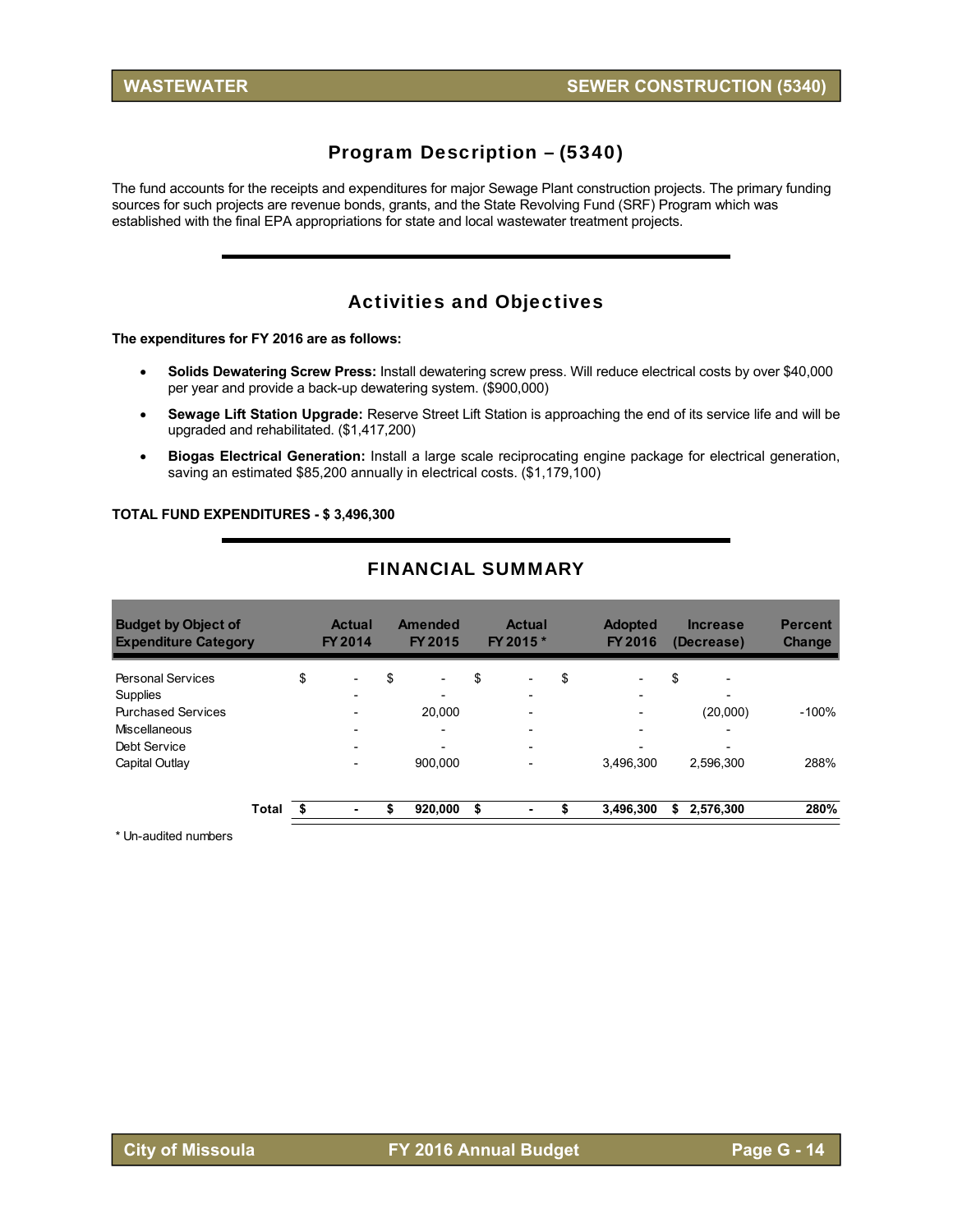#### Program Description – **(5361, 5362, 5365, 5371, 5373, 5375, 5377, 5379, 5383, 5386, 5387)**

These funds account for the three existing Sewer Revenue Bonds, two 1992 bond issues to the State of Montana SRF revolving loan program, a 1999 bond issue to the State of Montana SRF revolving loan program and a 2000 bond issue to the State of Montana SRF revolving loan program. Expenditures from the funds are for the yearly debt service payments.

#### Activities and Objectives

**2001 Sewer Revenue Bond (5361)** - To make yearly debt service on the bonds that were issued to finance the installation of the Bellvue Interceptor. **\$31,040** 

**2000 Series B Sewer Revenue Bond (5362)** - To make yearly debt service on the Series 2000B bonds that were issued to finance the installation of the Reserve Street collector and Pineview interceptor. **\$48,360** 

**1999 Sewer Revenue Bond (5365)** - To make yearly debt service on the Series 1998 bonds that were issued to finance the installation of the East Reserve Street collector, Mullan Road interceptor, administration building refurbish and engineering for the new treatment plant. **\$123,910**

**2002 Sewer Revenue Bond (5371)** - To make yearly debt service on the bonds that were issued to finance the installation of the 39th Street/SW Higgins-Bellvue Interceptor and the treatment plant upgrade. **\$84,930** 

**2002 Series A Sewer Revenue Bond (5373)** - To make yearly debt service on the bonds that were issued to finance the upgrade of the treatment plant. **\$331,640** 

**2003 Series B Sewer Revenue Bond (5375)** - To make yearly debt service on the bonds that were issued to finance the upgrade of the treatment plant. **\$250,926** 

**2004 Sewer Revenue Bond (5377)** - To make yearly debt service on the bonds that were issued to finance the upgrade of the treatment plant. **\$244,006** 

**2005 Sewer Revenue Bond (5379)** - To make yearly debt service on the bonds that were issued to finance the upgrade/extension of sewer lines on Birch/Broadway/Lincolnwood Phase I/Gilbert. **\$109,443** 

**2010 Sewer Revenue Bond Series (5383)** - To make yearly debt service on the bonds that were issued to finance the upgrade/extension of sewer lines on Lolo Street. **\$30,950** 

**2010 Sewer Revenue Bond Series A (5386)** - To make yearly debt service on the bonds that were issued to finance the upgrade of the Head-works at the Treatment Plant. **\$698,316** 

**2011 Sewer Revenue Bond Series A (5387)** - To make yearly debt service on the bonds that were issued to finance various sewer system improvements. **\$102,080** 

#### **Total Expenditures: \$2,119,997**

#### FINANCIAL SUMMARY

| <b>Budget by Object of</b><br><b>Expenditure Category</b>                                                            |       | <b>Actual</b><br>FY 2014 |                                     | <b>Amended</b><br>FY 2015 | <b>Actual</b><br>FY 2015 * |    |                | <b>Adopted</b><br>FY 2016 |           | <b>Increase</b><br>(Decrease) | <b>Percent</b><br><b>Change</b> |               |
|----------------------------------------------------------------------------------------------------------------------|-------|--------------------------|-------------------------------------|---------------------------|----------------------------|----|----------------|---------------------------|-----------|-------------------------------|---------------------------------|---------------|
| <b>Personal Services</b><br>Supplies<br><b>Purchased Services</b><br>Miscellaneous<br>Debt Service<br>Capital Outlay |       | \$                       | $\overline{\phantom{a}}$<br>855.288 | \$                        | 134,236<br>2,055,156       | \$ | 547<br>829,255 | \$                        | 2,119,997 | \$                            | (134, 236)<br>64.841            | $-100%$<br>3% |
|                                                                                                                      | Total |                          | 855,288                             | S                         | 2,189,392                  | \$ | 829,802        | \$                        | 2,119,997 | \$                            | (69, 395)                       | $-3%$         |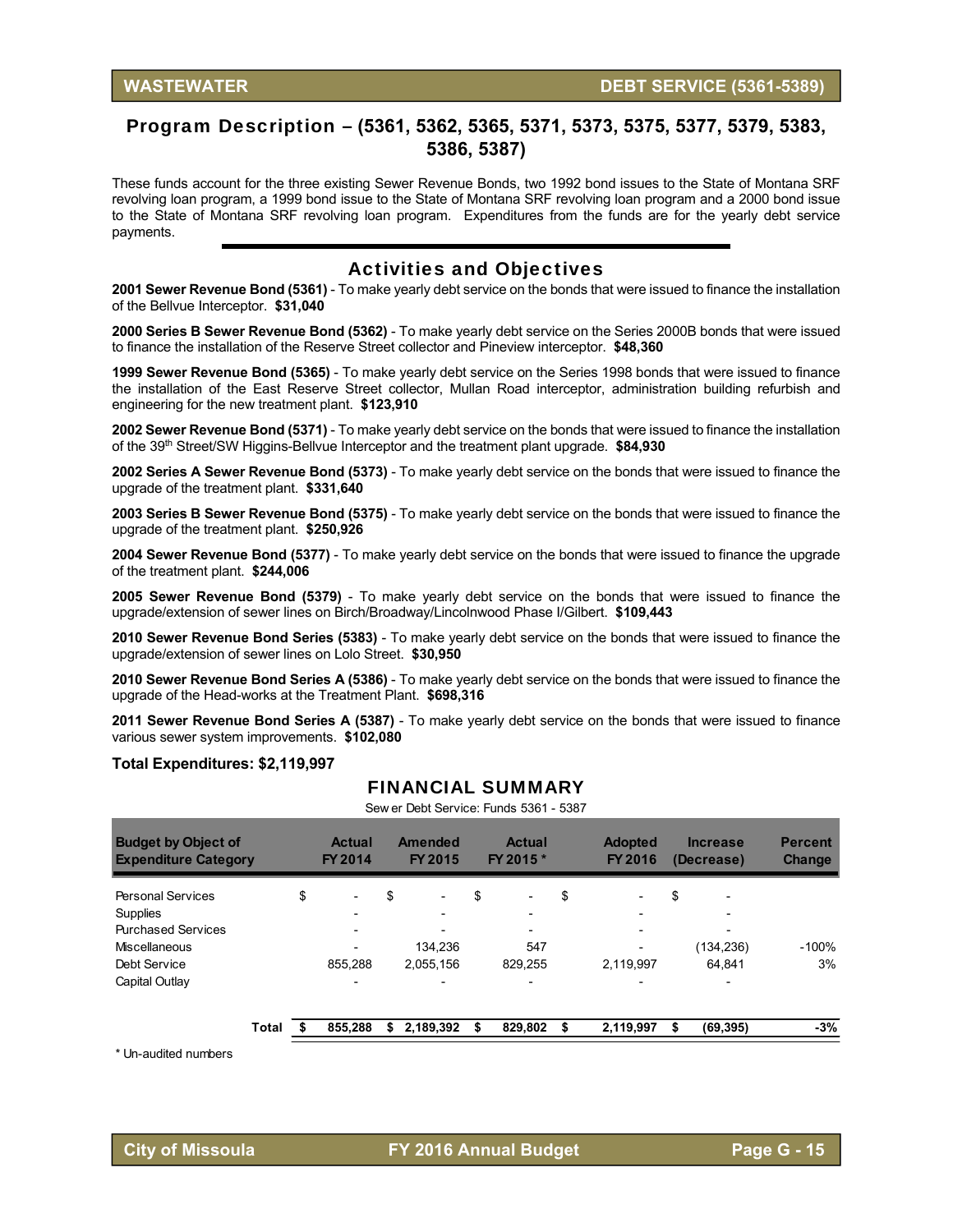### Program Description

The goal of this activity is to provide quality aquatics programs, opportunities and facilities for citizens of all ages, interests, and abilities thus giving every resident as well as guests an opportunity for lifetime leisure skills, water safety skills and active, healthy life styles.

## City Strategic Plan & Department's Implementation Strategy

Goal #1: Financial Sustainability

- Strategy: We will maintain or improve the level of service to citizens.
	- $\circ$  Operational goal for new mobile kitchen is to provide a \$30,000 net increase in concessions revenue sales annually, after a 3 year payback for the purchase of the equipment/trailer.
	- $\circ$  We will operate the 50m pool later into September (the 12<sup>th</sup>) so that lap swimmers have water through the extended maintenance period at Currents.
	- o We will continue cooperate with Missoula Aquatic Club to provide access to private rental of the 50m pool for Swim Team practice earlier in May

Goal #2: Harmonious Natural and Built Environment

- Strategy: We will make sure that our natural and built environments continue to represent Missoula's values of clean water and clean air.
	- Continue to research and implement energy reduction programs, such as solar panels at Splash, Variable Frequency Drives on Splash pump motors, and thermostat on/off controls for the free to use spray decks at Bonner, Franklin, Marilyn, and Westside parks.
- Goal #3: Quality of Life for All People in All Places
	- Strategy: We will support plans and programs that promote a healthy lifestyle for Missoula's citizens.
		- o Promote healthy Aquatics Programs
		- o Work with the UM culinary program to create internship programs for senior chefs to gain experience through working to design menus and product items that will entice customers to purchase food at Splash.
		- o We will utilize the new Grill Trailer kitchen to increase the amount of menu items that are created from scratch using fresh foods as much as possible, rather than purchasing pre-processed foods in cans as much as we have in the past.
		- o We will work with the Missoula Aquatic Club to administer the National Swimming Pool Foundation In the Swim grant money to provide free swim lessons and swim gear to low income, disadvantaged youth.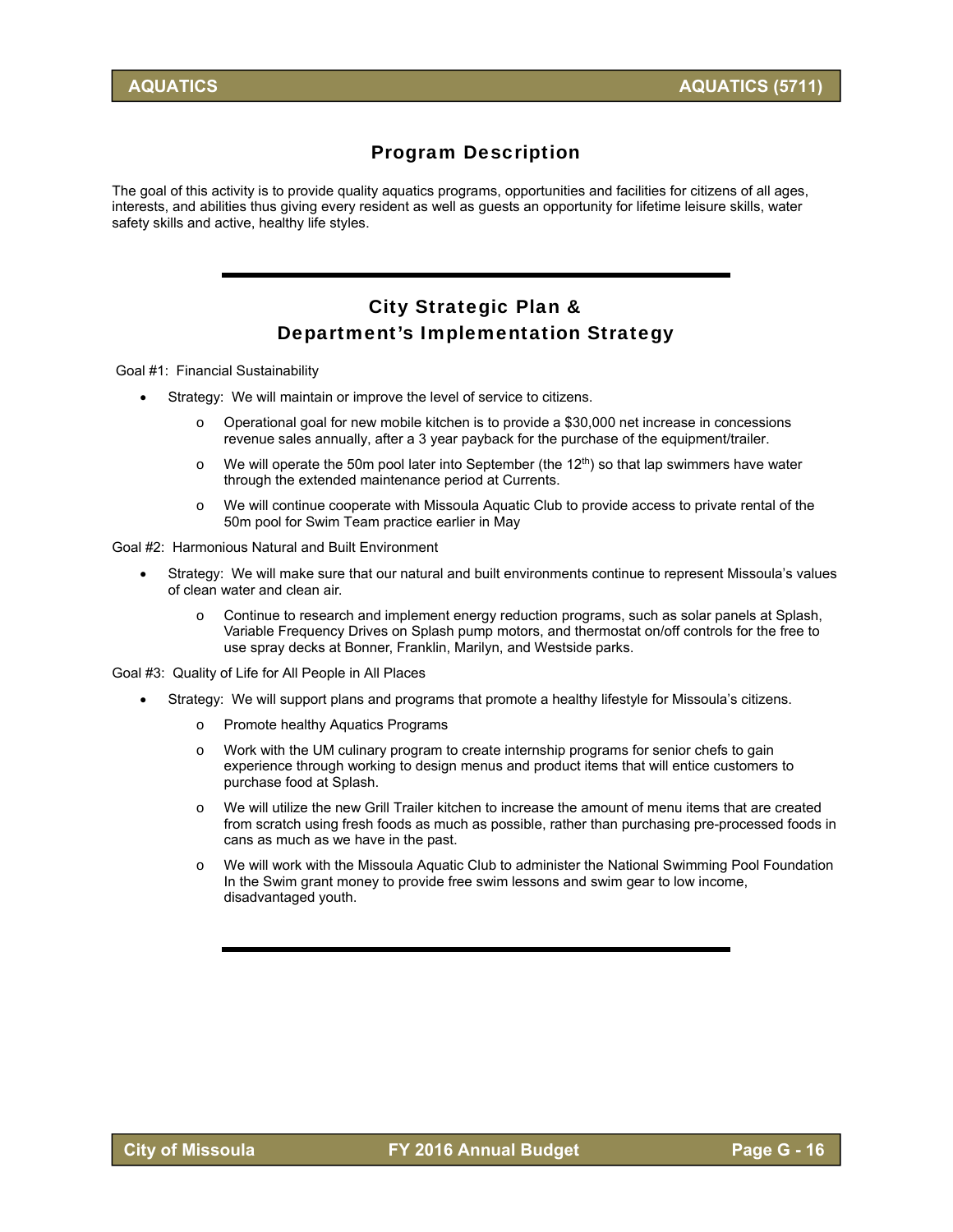| <b>Budget by Object of</b><br><b>Expenditure Category</b> |       | <b>Actual</b><br><b>FY 2014</b> |    | Amended<br>FY 2015 | <b>Actual</b><br>FY 2015 * | <b>Adopted</b><br><b>FY 2016</b> | <b>Increase</b><br>(Decrease) | <b>Percent</b><br><b>Change</b> |
|-----------------------------------------------------------|-------|---------------------------------|----|--------------------|----------------------------|----------------------------------|-------------------------------|---------------------------------|
| Personal Services                                         |       | \$<br>653.640                   | \$ | 662.346            | \$<br>719.654              | \$<br>680.828                    | \$<br>18.482                  | 3%                              |
| Supplies                                                  |       | 203.866                         |    | 238,500            | 183.366                    | 238.500                          |                               | 0%                              |
| <b>Purchased Services</b>                                 |       | 281.510                         |    | 342.109            | 283.745                    | 342.110                          |                               | 0%                              |
| Miscellaneous                                             |       | 485.997                         |    | 14.381             | 609.796                    | 18.512                           | 4.131                         | 29%                             |
| Debt Service                                              |       | $\overline{\phantom{0}}$        |    | 12.377             |                            | 12.377                           |                               | 0%                              |
| Capital Outlay                                            |       | 24.482                          |    | 135.000            | 2.974                      | 135.000                          | $\overline{\phantom{a}}$      | 0%                              |
|                                                           | Total | 1.649.496                       | S  | 1,404,713          | \$<br>1,799,534            | \$<br>1,427,327                  | \$<br>22,614                  | 2%                              |

## FINANCIAL SUMMARY

\* Un-audited numbers

### STAFFING SUMMARY

| <b>Title</b>                              | <b>Actual</b><br>FY 2013 | <b>Actual</b><br><b>FY 2014</b> | <b>Actual</b><br><b>FY 2015</b> | <b>Adopted</b><br><b>FY 2016</b> |
|-------------------------------------------|--------------------------|---------------------------------|---------------------------------|----------------------------------|
| AQUATICS STAFF                            |                          |                                 |                                 |                                  |
| AQUATICS SUPERVISOR                       | 1.00                     | 1.00                            | 1.00                            | 1.00                             |
| AQUATICS PROGRAM COORDINATOR              | 1.00                     | 2.00                            | 2.00                            | 2.00                             |
| <b>REC SUPPORT SPECIALIST II</b>          | 1.00                     | 1.00                            | 1.00                            | 1.00                             |
| <b>REC SUPPORT SPECIALIST I</b>           |                          |                                 | 0.75                            | 0.75                             |
| <b>LEVEL 1 INTERMITTENT RECREATION</b>    | 3.30                     | 2.30                            | 1.20                            | 1.96                             |
| I FVFI 2 INTFRMITTENT RECREATION          | 14.90                    | 12.90                           | 2.50                            | 7.02                             |
| LEVEL 3 INTERMITTENT RECREATION           | 3.56                     | 3.06                            | 6.50                            | 4.03                             |
| LEVEL 4 INTERMITTENT RECREATION           | 2.25                     | 1.75                            | 2.00                            | 4.23                             |
| LEVEL 5 INTERMITTENT RECREATION           | 0.95                     | 0.95                            | 5.50                            | 0.22                             |
| LEVEL 5 INTERMITTENT SPECIALTY INSTRUCTOR | 0.49                     | 0.49                            | 0.50                            | 0.39                             |
| <b>PART TIME CASHIER</b>                  | 1.61                     | 1.61                            | 1.75                            | 1.03                             |
| PART TIME CUSTODIAN                       | 0.75                     | 0.75                            | 0.75                            | 0.25                             |
|                                           |                          |                                 |                                 |                                  |
| <b>Total</b>                              | 30.81                    | 27.81                           | 25.45                           | 23.88                            |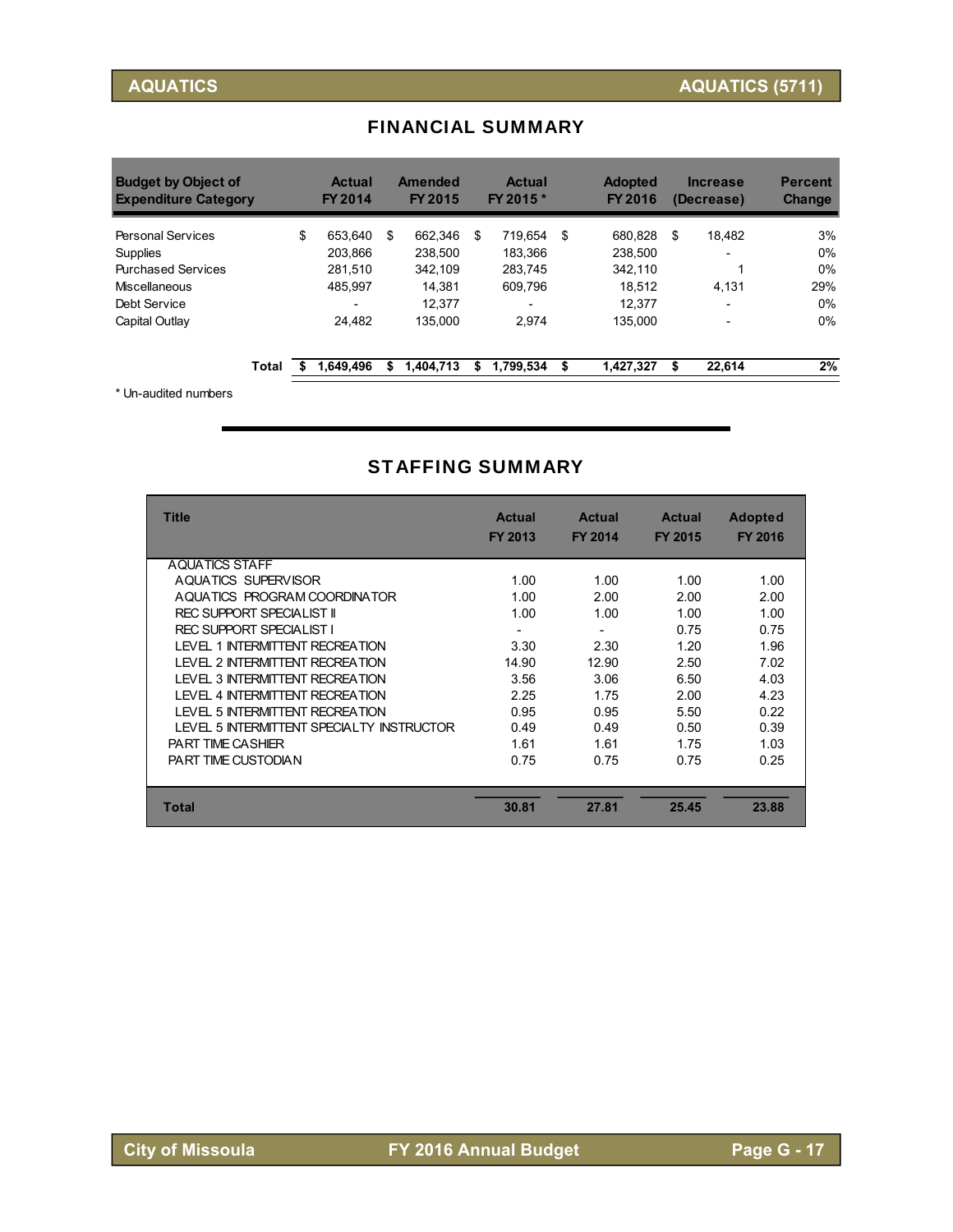## **Highlights**

Splash Montana and Currents Aquatics Center continue to be extremely popular recreational facilities with all age groups. "The Lake" 50-meter pool is heavily utilized by fitness swimmers and the local competitive swim teams. Splash Montana continues to host several special swim events each year at The Lake, including the Firecracker Swim Meet, the 2<sup>nd</sup> Annual Zoo Town Triathlon, and the Tube Bowl (inner tube water polo's annual competitive event).

#### **Accomplishments include:**

- Hired UM Culinary program intern to create signature food items at the Fireline Grill and the Crazy Creek Café.
- Complete the installation of tile at the Splash Montana Men's and Family Locker rooms
- $\div$  Established a locker rental program at Splash Montana, to decrease the amount of theft reports completed over the summer seasons and to create an additional revenue stream.
- \* Reached the 1,000 Friends milestone at our Splash Montana Facebook page.

## Goals for 2016

- $\cdot \cdot$  Increase Swim Lesson revenue through booking a greater number of private lessons for individuals who prefer one on one instruction.
- Work with the Missoula Aquatic Club to utilize grant money from the National Swimming Pool Foundation to provide free swim lessons and swimming gear to low income, disadvantaged youth.
- ❖ Increase Swim Lesson and General Admission revenue through booking a greater number of daycare and youth organizations for swim lessons and recreational swim trips.
- \* Replace the failing tile around the edge of the Lazy River at Splash Montana.

### Aquatics Performance Measures & Workload Indicators

#### Performance Measures

| <b>Measure</b>                                                                                                           | <b>Actual</b><br>FY 2013 |    | <b>Actual</b><br><b>FY 2014</b> |   | <b>Actual</b><br>FY 2015 |   | <b>Adopted</b><br><b>FY 2016</b> |
|--------------------------------------------------------------------------------------------------------------------------|--------------------------|----|---------------------------------|---|--------------------------|---|----------------------------------|
| . Increase sale of punch card and drop in visits<br>1                                                                    | \$<br>527.139            | \$ | 531.705                         | S | 540.845                  | S | 550,845                          |
| Implement cyclic maintenance program at Splash and<br>2<br>Currents to be funded through subsidy and reserve<br>balance. | \$<br>20,000             | S  | 20,000                          | S | 35,000                   | S | 35,000                           |

#### Workload Indicators

| <b>Indicator</b>                            | <b>Actual</b><br><b>FY 2013</b> | <b>Actual</b><br><b>FY 2014</b> | <b>Actual</b><br><b>FY 2015</b> | <b>Adopted</b><br><b>FY 2016</b> |
|---------------------------------------------|---------------------------------|---------------------------------|---------------------------------|----------------------------------|
| 1. Number of daily admissions at Currents   | 45.911                          | 43.982                          | 43.603                          | 45,000                           |
| 2. Number of daily admissions at Splash     | 63.800                          | 50.904                          | 60.555                          | 50,000                           |
| 3. Number attending swimlessons at Currents | 9,629                           | 9.400                           | 9,956                           | 10,500                           |
| 4. Number attending sw im lessons at Splash | 3.241                           | 2.847                           | 3.280                           | 3,500                            |
| . Total Attendance<br>5                     | 192,526                         | 173.674                         | 187.908                         | 180,000                          |
| Splash concessions revenue.<br>6            | \$<br>180.308                   | \$<br>187.000                   | 201.265<br>\$                   | 175,000<br>S                     |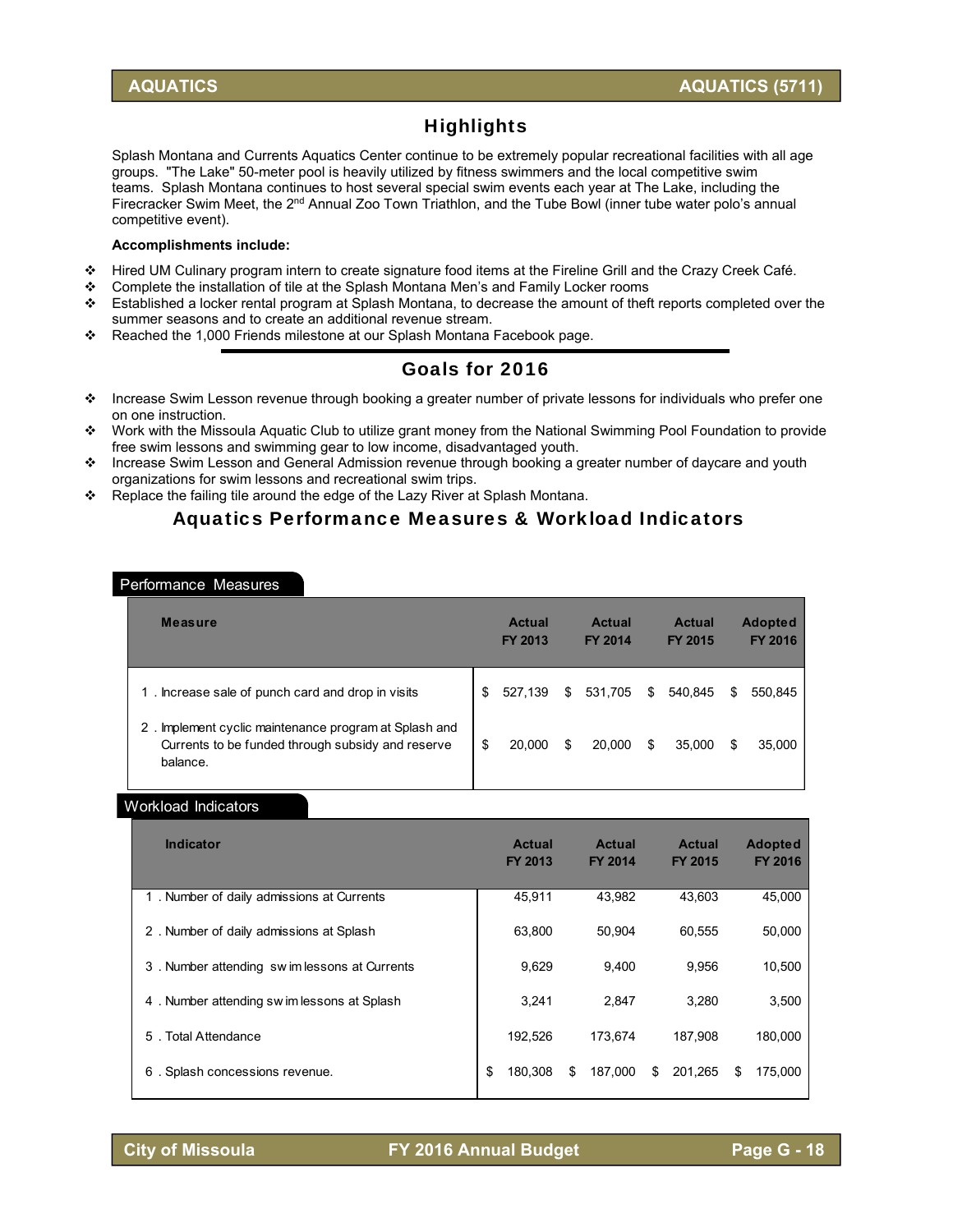#### Program Description

This fund is set up as an internal service fund for the City's self-insured employee health insurance program. The fund receives revenues in the form of monthly employer contributions from all City departments, employee contributions, and payments from retired employees who are given the option of paying monthly insurance premiums to remain on the health insurance plan. Retired employee contributions receive a 15% subsidy from the City.

#### Goals & Objectives

 Each City department is charged per payroll for contributions to the employee health insurance program. The revenue from General Fund tax supported departments originates in special health insurance tax levy funds (2371 and 2372) where state law allows a special tax levy above and beyond the special all-purpose General Fund levy. These revenues are transferred regularly to the General Fund to reimburse the General Fund for the expenditures of the contributions to the health insurance fund. The FY2011 monthly premium for the health insurance paid on behalf of the City of \$635 per employee is proposed to be increased by \$80 per employee per month in FY2012 for a total of \$715 per employee. Substantial changes were implemented in FY2001 – FY2004 and in FY2012 – FY2015 to address both the funding for the City's health benefit plan as well as the cost experience of the plan in the future. The rate of medical inflation nation-wide in many prior fiscal years averaged about 15% while the City averaged over 20% for those fiscal years. The reason for the proposed changes in the past was that the plan could not support the level of costs it was experiencing. This increased level of plan utilization coupled with increased costs continued through FY2015, with the result that the plan's fund balance lost \$1.3 million again in FY 2011 even though City contributions were increased by \$315,000 in FY2011. For FY2012 – FY2015, both the employer and employee contributions were increased such that in excess of \$1,000,000 of additional funding was provided to the plan. This did stabilize the declining fund balance for the plan in FY2012 and continues today. Additional contributions of \$250,000 were made to the plan in FY2013 – FY2015 even though the plan was stabilized in FY2012 in order to start rebuilding the plan's fund balance. The additional funding will not continue in FY2016 as the fund balance continues to grow.

#### **Administration Recommendation**

 Up until seven years ago the City health insurance plan had suffered from significant increases in usage and medical inflation. Since then, the plan had increased its fund balance for six of the last eight years bringing the plan from a deficit of (-\$400,000) in FY2003 to a surplus of \$2,278,000 at the end of FY2009. This trend did not continue in FY2011. The Administration had recommended that the Health Insurance levy within the City's cap be reduced in FY 2010 by \$484,305 by reducing the monthly premium for the health insurance from \$670 per employee to \$570 per employee in order to levy that amount of money within the General Fund general levy, thereby avoiding the necessity of cutting any further than was done for FY2010. Because the plan had significantly increased its fund balance every year for the prior six years, the fund balance was not projected to be materially reduced by this reduction in funding for one year. However, plan utilization along with rising medical inflation went to its highest level in over a decade, driving the fund balance down during FY 2010, contrary to predictions. The administration recommended that City's funding of the health plan be increased by \$65 per employee per month (\$315,000 per year) for FY2011. The Administration increased the City's contribution by \$132 per month per employee for FY2012. Employees were asked to increase an equivalent of \$75 per employee per month to the plan in FY2012. The City is committed to maintaining a 3 month reserve in the health plan and this balance is \$1,400,000. The decline in fund balance was reversed starting in FY2012, however this past fiscal year, there was unforeseen increase in charges to the plan. An explanation as to why there was an increase to the charges, is that with the new federal law in effect, the Affordable Care Act (ACA) or Obamacare, that prescriptions are now included in the deductible calculation, therefore increasing the charges to the health plan. Even with this unexpected increase in health fund costs, the final fund balance for FY2015 is ending as a positive \$800,000. The city has also been focused on identifying ways to cut costs within the health plan utilizing the assistance of the plans third party administrator, Allegiance.